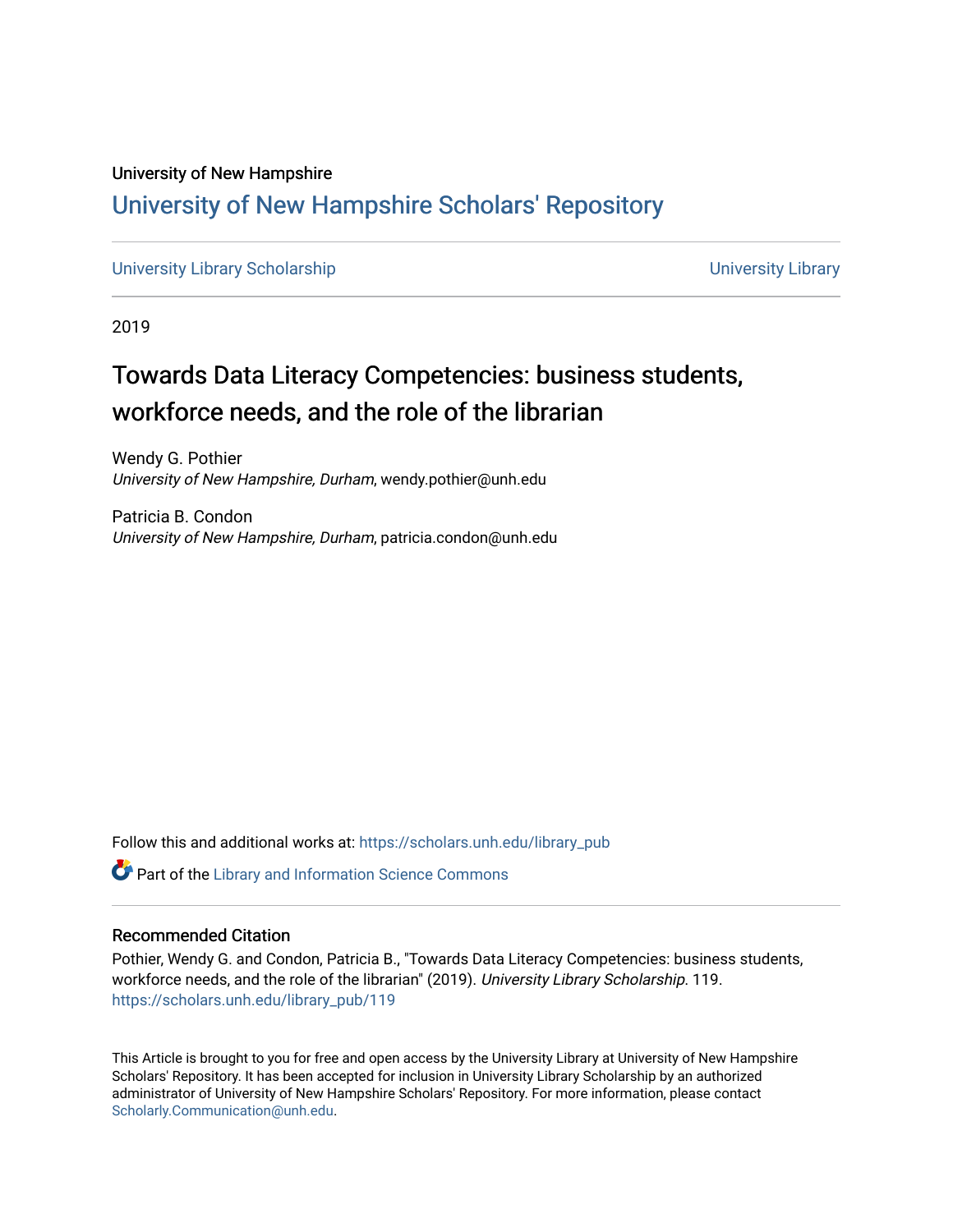*This is an Accepted Manuscript of an article published by Taylor & Francis in the Journal of Business & Finance Librarianship on October 21, 2019, available online:* <https://www.tandfonline.com/doi/full/10.1080/08963568.2019.1680189>

### **Towards Data Literacy Competencies: business students, workforce needs, and the role of the librarian**

Wendy Girven Pothier\* and Patricia B. Condon

\*Corresponding Author contact: [wendy.pothier@unh.edu](mailto:wendy.pothier@unh.edu)

Wendy Girven Pothier is Business Librarian at the University of New Hampshire, Durham, NH, USA.<https://orcid.org/0000-0002-9358-9293>

Patricia B. Condon, PhD is Research Data Librarian at the University of New Hampshire, Durham, NH, USA.<https://orcid.org/0000-0003-3242-6666>

#### **Abstract**

Companies are looking to harness the power of data, both big and small, to take their business to new levels. One major hurdle for companies seeking to become data-centric is facing a lack of data literate talent for hire in the current market of recent college graduates. This article establishes a conversation about data literacy in business education, discusses the role of the librarian in this work, and proposes a set of data literacy competencies that librarians could help incorporate into business school education, as has been similarly seen in other disciplines.

**Keywords:** Data Literacy, Business Librarianship, Academic Libraries, Big Data, Business

**Word count**: 9422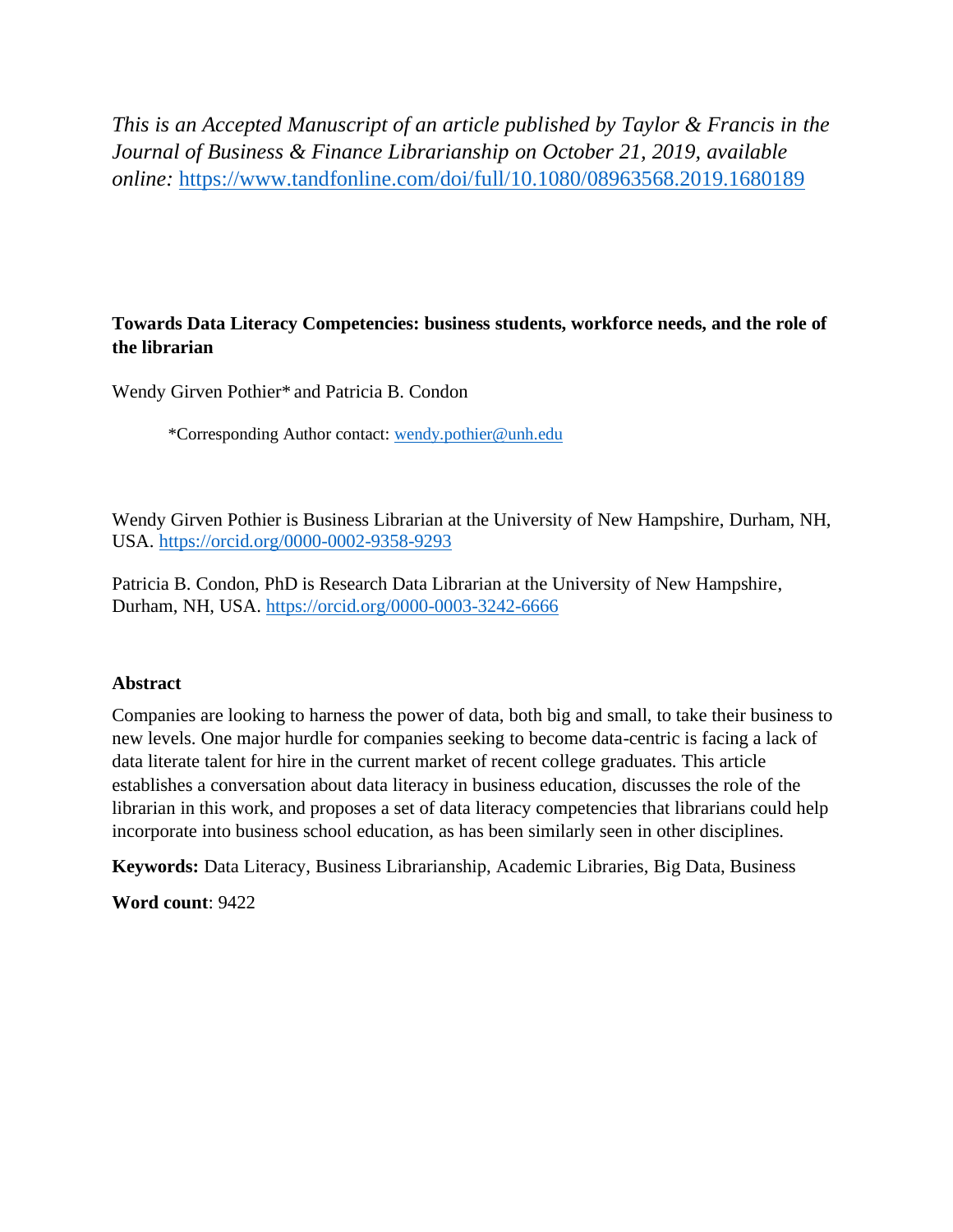Accepted Manuscript **Pothier & Condon 2 Pothier & Condon 2** 

#### **Introduction**

Data is a valuable and powerful business asset. Organizations are striving to be data centric – collecting and maintaining data about their operations, customers, competitors, and the market – to help facilitate data-driven decisions. Working with and managing that data effectively prevents the loss of time, money, and opportunity, but requires employees throughout all areas of an organization to be data literate.

Data literacy skills are important for employees in all departments of a company and are not limited to data scientists, data analysis, or specialized business intelligence positions. To meet modern workforce needs, business students entering the workforce should be literate in working with data for a variety of purposes. Yet, research indicates that more training and preparation are needed in this area. However, there is limited research available as to how learning experiences for data literacy skills are integrated into business school curriculum. Insight gained from such an exploration would help libraries provide better data literacy support for business students preparing for the workplace.

This paper proposes a baseline set of data literacy competencies for all business students, regardless of what academic track within business they choose to study and aims to begin the conversation about the role of the library regarding data literacy and business school. For this paper we define data literacy as

the ability to ask and answer real-world questions from large and small data sets through an inquiry process, with consideration of ethical use of data. It is based on core practical and creative skills, with the ability to extend knowledge of specialist data handling skills according to goals. These include the abilities to select, clean, analyse, visualise, critique and interpret data, as well as to communicate stories from data and to use data as part of [decision making] (Wolff, Gooch, Montaner, Rashid, & Kortuem, 2016, p. 23).

There is a compelling story, documented by industry needs through professional literature and reports, that illustrates the need for data literacy in the workplace beyond the specialized positions of data scientists or data analysts. Having data literate business professionals will fill organizational gaps and help to continue to move industry forward. That work needs to begin during a student's higher education experience. Simply put, we are seeking to define data literacy competencies that will help produce data-savvy business professionals, not just experts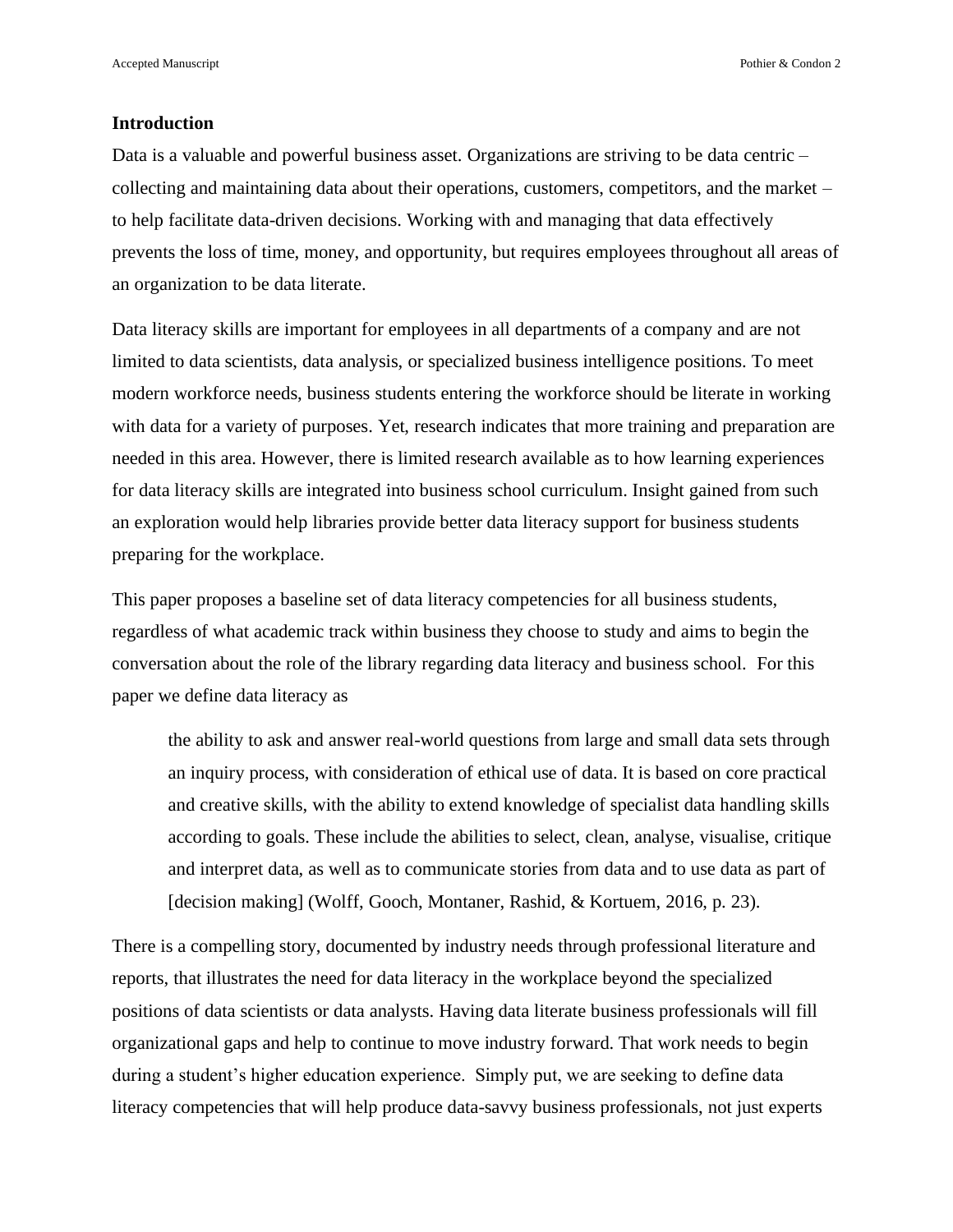in data analytics, data science, or business intelligence and promote the role of librarians in this work.

First, this paper examines the goal of companies to become more data centric, outlining investments made to support this mission and the issues that impede progress in these efforts. This paper explores the gap between the need for organizations to hire talent who can fill the roles that progress them toward becoming data-centric versus the current available pool from recent college graduates. Upon establishing this key problem with modern workforce development and gaps in higher education curriculum, the paper broadly explores the role of librarians in data literacy development. After outlining previous research regarding data literacy competencies, the discussion centers on identifying seven baseline data literacy competencies that are specific to business students. From here, we address the main questions of the article: what are the data literacy skills that would make business students more successful in the workplace and what is the library's role in supporting data literacy for business students?

For this article, a combination professional literature, news stories, reports, and academic literature is appropriate, as our discussion is aimed at the intersection of the academic and business world when a student leaves the classroom and enters the workforce. Understanding workforce needs requires using non-academic literature, just as understanding the efforts made by librarians doing data literacy work requires the use of academic literature. This combination of sources highlights the two perspectives that intersect to create the problem this article addresses.

#### **Hiring for the Data-Centric Company**

Big data has evolved into a major component in business management decision making, from understanding consumer and market information to increasing efficiency in operations to improving the customer experience. Data is generated from a multitude of sources within the company and beyond, such as credit card transactions, social media, and website analytics (to name only a few). The opportunity that this data offers can allow a business to grow in numerous ways, such as by decreasing operational expenses, improving knowledge on how consumers use products, or improving how a company can capture a better share of the market by targeting their advertising. Even smaller companies have a great amount of internal data at their fingertips to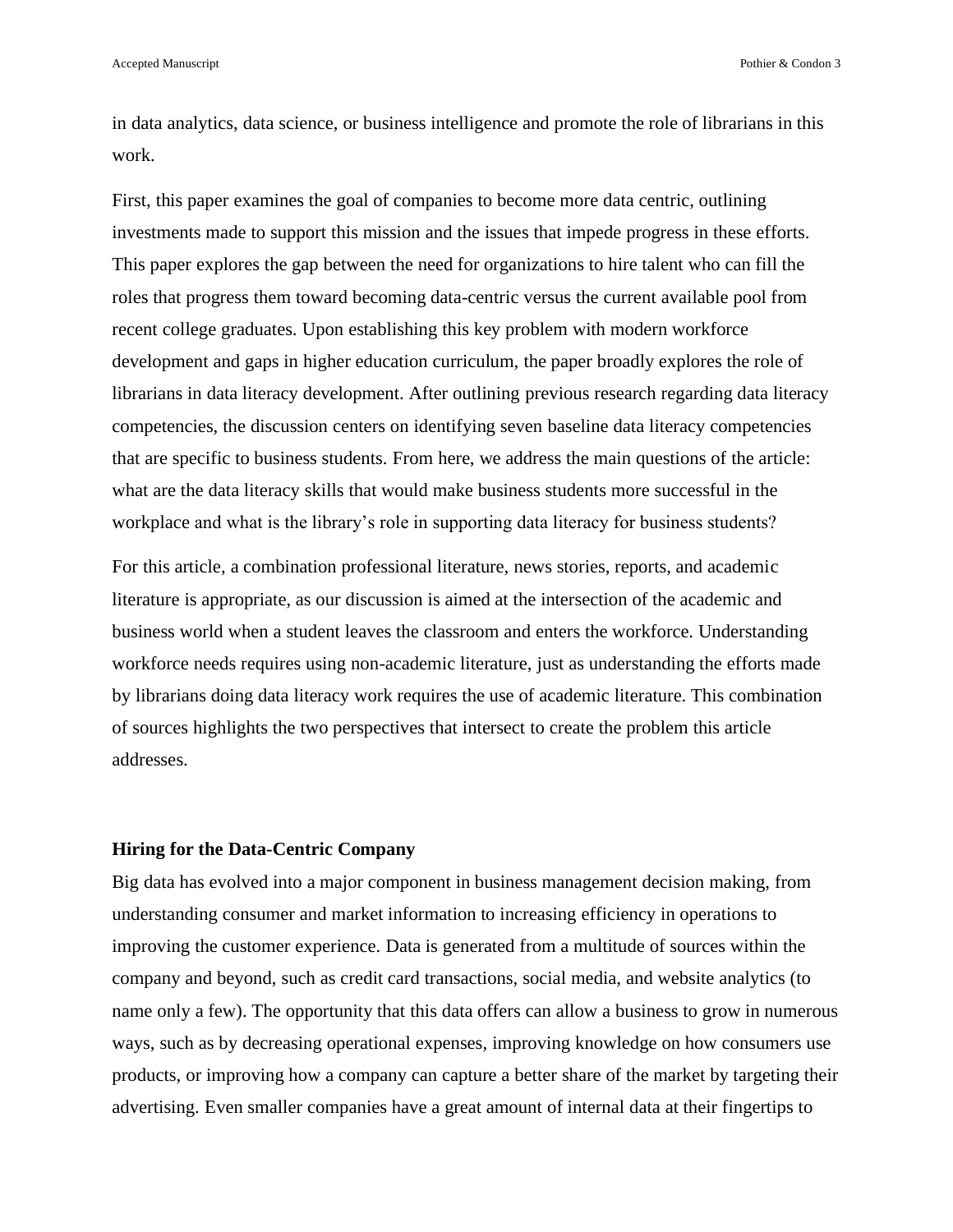harness. In this era, businesses have nearly limitless opportunities to become more data centric and use data as a powerful asset. However, several factors affect a business' ability to harness data such as having the technological, financial, and human resources to collect, analyze, and interpret the data. These hurdles pose big challenges for businesses wanting to take advantage of big data.

Many companies have a clear understanding of the shift that data can make in their organization and have made major investments into becoming more data centric. In the business context, datacentric connote how organizations apply "investments to capitalize on the value inherent in data as a potential driver of decisioning, messaging and superior customer experiences across all advertising and marketing functions" (Winterberry Group, 2018). According to a report by the Winterberry Group (2018), 44% of companies surveyed intend to be "extremely" data centric by the end of 2019. This contrasts with the same report where only 9% of companies surveyed feel that they currently operate on that level. Alternatively, 30% of companies reported that they are "fairly" data centric currently, 41.5% reported that they are "somewhat" data centric, and 17% rated themselves as "not very data centric.

The companies that are moving towards achieving their data-centric goals have largely done so in one direction: focusing on technology. Investing in technology to organize, analyze, access, and store data is an obvious and necessary step toward being a data-centric organization. Having the needed infrastructure gives a business the initial footing to accomplish the work. It is a concrete step in the right direction. However, to make the leap from "extremely" data centric from "somewhat" data centric, companies must invest in more than technology. They must invest in human resources, as well. "Many companies have invested heavily in technology as a first step toward becoming data-oriented, but this alone clearly isn't enough. Firms must become much more serious and creative about addressing the human side of data if they truly expect to derive meaningful business benefits" (Bean & Davenport, 2019). Without a talent pool that has embraced data literacy, the technology becomes a stopping point for the organization. And in the current employment market, there is a lack of training of the human resources needed to close the gap. In a recent Gartner Trend Report, they predict "that, by 2020, 80% of organizations will initiate deliberate competency development in the field of data literacy, acknowledging their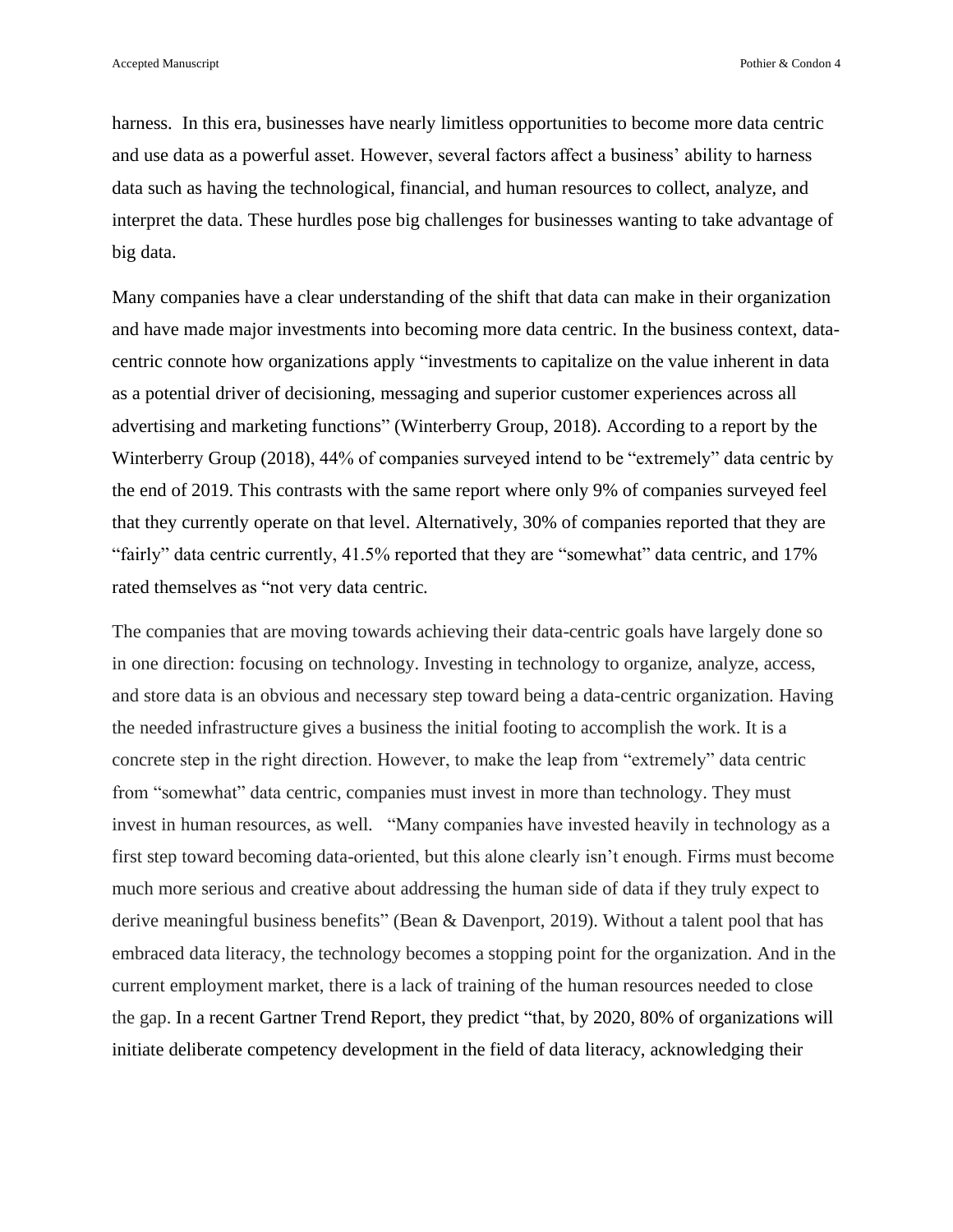extreme deficiency. In addition, by 2020, 50% of organizations will lack sufficient AI and data literacy skills to achieve business value" (Logan, 2018).

Data analysts and data management positions are in high demand. According to a 2016 article in Business Insider, Bentley University analyzed over 2 million job advertisements and found that data analytics is the third most sought after skill set for employers (Bort, 2016). The 2018 Winterberry Group Report echoes this need:

The most significant obstacle associated with achieving data centricity appears to be an industry-wide talent gap, particularly with respect to the analytics skills associated with data modeling, segmentation and attribution. Just 1.3% of panelists said they were "extremely confident" their organizations have the right expertise, skills and experience needed to derive value from data (down from 5.2% in 2016)—and more than 87% of panelists said that data analytics is the competency their organization needs most to advance their use of data (Winterberry Group, 2018, slide 3).

These kinds of positions are key to seeing technological investments through to fruition. Without them, data could be left misinterpreted, unsecured, or dormant. However, a business' data needs do not solely reside with these types of positions. Data scientists have a vital role for supporting a data-centric operation, but other roles require data literacy skills to support date-related needs of an organization.

A problem area that is uncovered in surveys and reports is the lack of candidates with the desired data skills. Candidates on the job market do not have the data literacy skills to move companies in the direction where the company has already begun making an investment. There are not enough qualified candidates to fill the available positions. This lack of available talent is slowing progress of companies and is felt in areas across companies, not limited to those roles specifically tasked to work with data. Data literacy should be widespread across an organization. For example, "[Human Resource (HR)] leaders must work relentlessly to develop and recruit people who advance digital transformation across their organizations. Yet most have struggled to advance their own digital competencies. This neglect has hindered their ability to leverage data into talent strategies that can help transform their businesses" (Sinair, Ray, & Canwell, 2018). HR metrics could help companies find and recruit top candidates, ultimately helping a company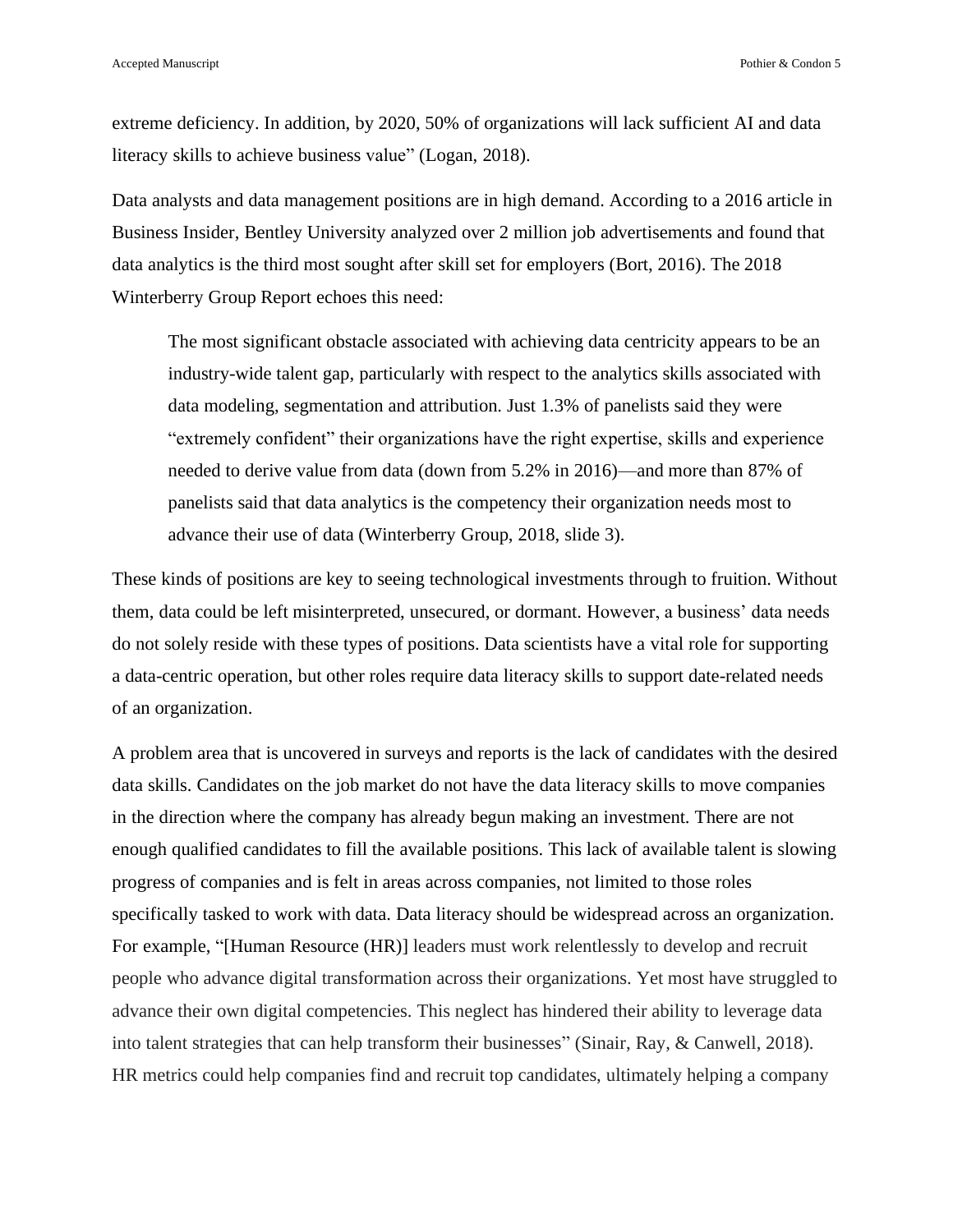execute their business strategy. This is one example of the need for more data literacy across an organization. Another example touches on those working in marketing:

Perhaps the most significant challenge facing data users in the comparatively mature U.S. marketplace: how to develop and nurture a corps of marketing and media professionals who embed certain fundamental data skillsets—predictive analytics, segmentation and modeling, for example—as part of their essential toolset, rather than as a specialized capability (Winterberry Group, 2018, slide 28).

While there is an increase in higher education programs and certificates for data analytics, particularly for online learners (Public Affairs, UC Berkley, 2018; "Professional Certificate in Data Science", 2019), this leaves a large gap for the many professionals working within all departments of an organization across many types of industries. Data literacy competencies are needed within many (if not most) departments in a business organization. It is not enough to educate data analysts and data scientists only, but to think more broadly about how these competencies can be learned as part of a general business education. In a recent article in Forbes, it was noted from a Wharton School of Business survey that this problem persists at both a senior leadership and early career level (Gaskell, 2018). Inserting data literacy competencies into the curriculum will help companies overcome their hiring hurdles and address the skillset required in the modern business environment.

#### **Disparate Perceptions: Employers vs. Recent Grads**

There is a general trend today that shows a marked difference of opinion between employers and recent college graduates who they employ in terms of both skill level and job preparation. The difference in opinion creates a preparedness paradox for employers, recent grads, and educators. The sentiment is articulated in surveys by Payscale and the National Association of Colleges and Employers, both which indicate a large disparity between employer and new graduates' perceptions of workplace competencies (Bauer-Wolf, 2018; Strauss, 2016). This translates broadly over many skill area, but also reflects specifically in the area of data literacy. Strauss reports that the Payscale survey indicated that out of over 63,000 managers surveyed, 36% reported that new grad hires were lacking in their data analysis skills, including using Excel, Tableau, R, etc. (Strauss, 2016).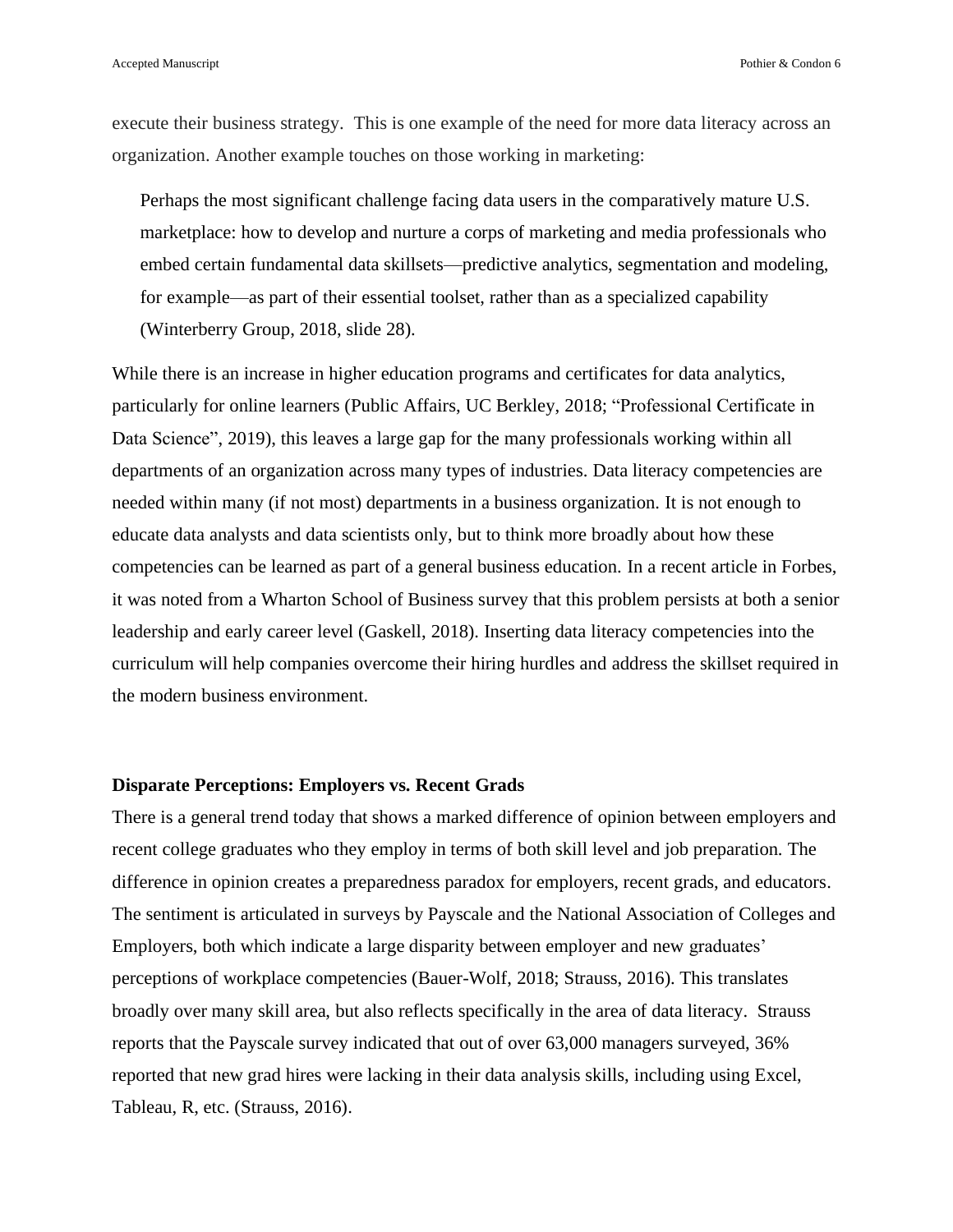Accepted Manuscript **Pothier & Condon 7** Pothier & Condon 7

Survey data shows that MBA students are eager to learn data skills and expect their curriculum to reflect this desire. In 2018, a survey of MBA applicants indicated that 97 percent expected to learn "a moderate amount" or "a lot" or "a great deal" of data analytics skills in their respective programs, which they identified as a needed skill to understand how organizations could better leverage data (QS Top MBA, 2018). However, a survey of the top MBA programs in the United States and United Kingdom indicated minimal dedicated learning opportunities for data topics. In a survey of over 160 courses at 16 prestigious MBA programs, two-thirds of programs required a course in data science, but only one of those programs required more than two. Additionally, while one school offered more than 30 courses in data science, most had less than 10 courses in this area (Gaskin, 2018). Beyond data science, Stanford University offered a course in *Data, Learning and Decision Making* and *Data Decision Making*; Northwestern offered a course in *Data Analytics Decisions*; and New York University offered courses in *Dealing with Data* and *Data-Driven Decisions* (Gaskin, 2018). These courses are examples in MBA curriculum that address data needs; although, most are offered as electives and are not offered regularly. While most schools surveyed had data-related course requirement, many offer a course on statistics to meet that requirement (Gaskin, 2018).

When it comes to undergraduate business education, 65% of both business decision-makers and corporate recruiters express a preference to hire recent grads with "industry specific skills who may be slower to advance later on, rather than the liberal arts graduate who needs to be trained" (Bentley University, 2014). However, few students have the skills through their coursework required to accomplish the jobs. A 2017 article highlighting the findings of the Business-Higher Education Forum report, indicated that over 2.72 million new jobs will appear in 2020 that seek workers with data analytics skills, which has increased from 2.35 million in 2015 (Fain, 2017). Those job opportunities are in contrast with the opportunities recent graduates obtained for their programs, as noted in this Gallup poll:

69 percent of employers expect candidates with data science skills will get preference for jobs with their organizations. But just 23 percent of college leaders said their graduates will have those skills. One reason for this gap is "an educational culture where both faculty and students devote little time outside of their own specialties," the report said. So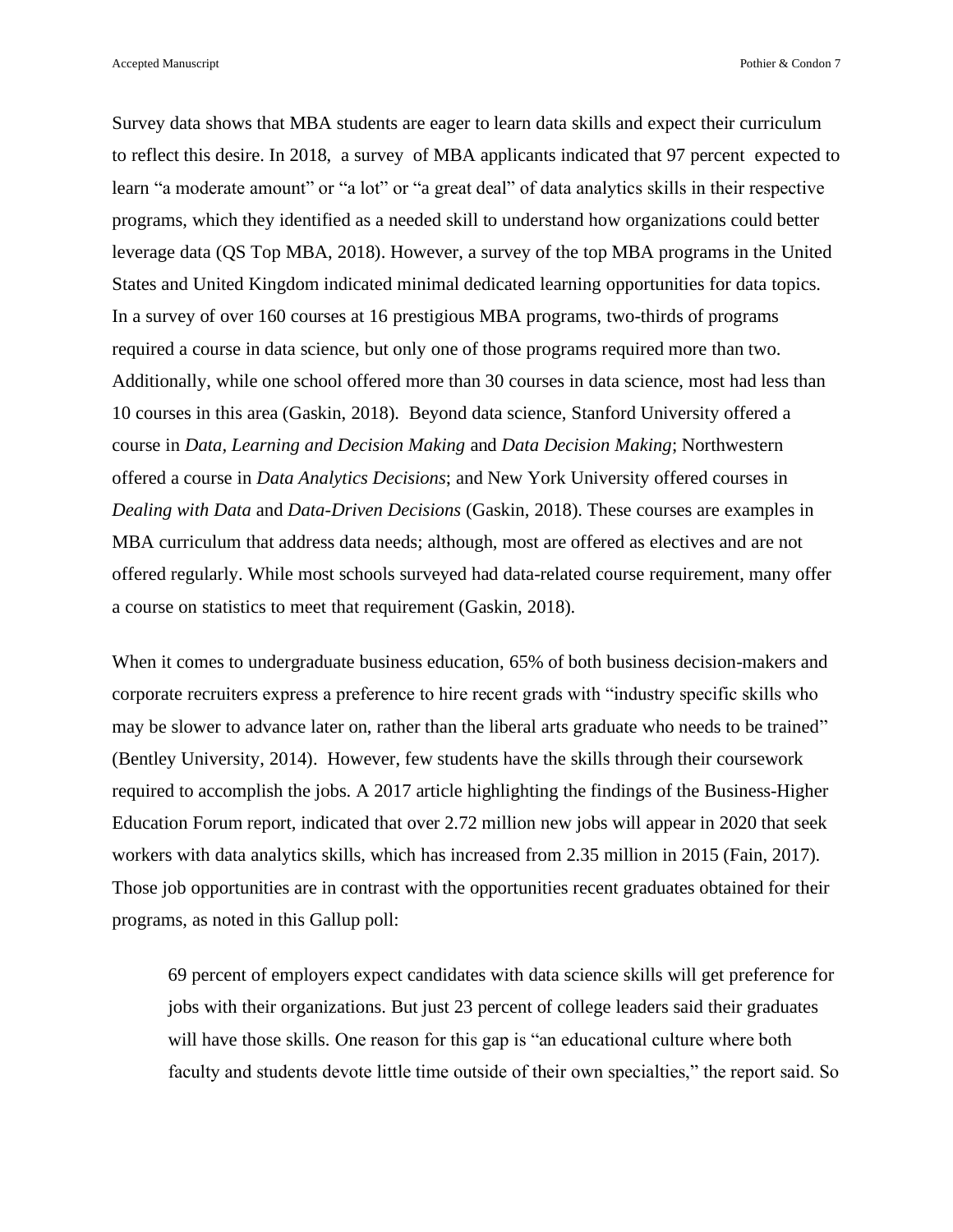while data scientists with graduate degrees have the chops, business majors typically do not (Fain, 2017).

Likewise, employers have not changed their hiring practices to adequately respond to the disconnect. "The time-honored practice of treating degrees as proxies for skill sets doesn't work with data science and data analytics," the report said (Fain, 2017). With this consideration, finding ways to incorporate competency-based data literacy skills into business education is a pro-active way to support student success as they seek employment beyond graduation.

#### **Extant data literacy competencies**

From the professional literature, we have illustrated an increase in discussions about the importance of data in business operations and need for data literate employees. In the academic literature, this emphasis is on research data and requisite data literacy education for researchers (Koltay, 2017). Data literacy has emerged as a distinct skillset for mastery with roots in media literacy, visual literacy, scientific literacy, and statistical literacy (Koltay, 2015; Carlson, Fosmire, Miller, & Nelson, 2011). However, the concept of data literacy - how it is defined and what skills are fundamental - is not yet standardized and we can see this in the variety of terms and definitions used to describe it (Koltay, 2015; Wolff et al., 2016). In the literature we find data information literacy (Carlson et al., 2011), research data literacy (Schneider, 2013), and science data literacy each approached with a different audience and perspective in mind. Wolff et al. (2016) point out that "it is clear that [the terms and definitions] each have a different focus – which tends to reflect the context in which it was derived" (p. 11). This same contextualization is evident in efforts to identify data literacy competencies.

In the past ten years, there has been considerable effort to define data literacy competencies for undergraduate and graduate researchers. The bulk of this work is coming from the library and information science fields (Calzada Prado & Marzal, 2013; Carlson et al., 2011; Risdale et al., 2015; Schneider, 2013). Data literacy is at home in the library and information science fields because it is complementary to information literacy. In fact, most of the attempts to characterize data literacy competencies have either synthesized previous efforts to identify data literacy competencies or generated competencies that align with principles from the Association of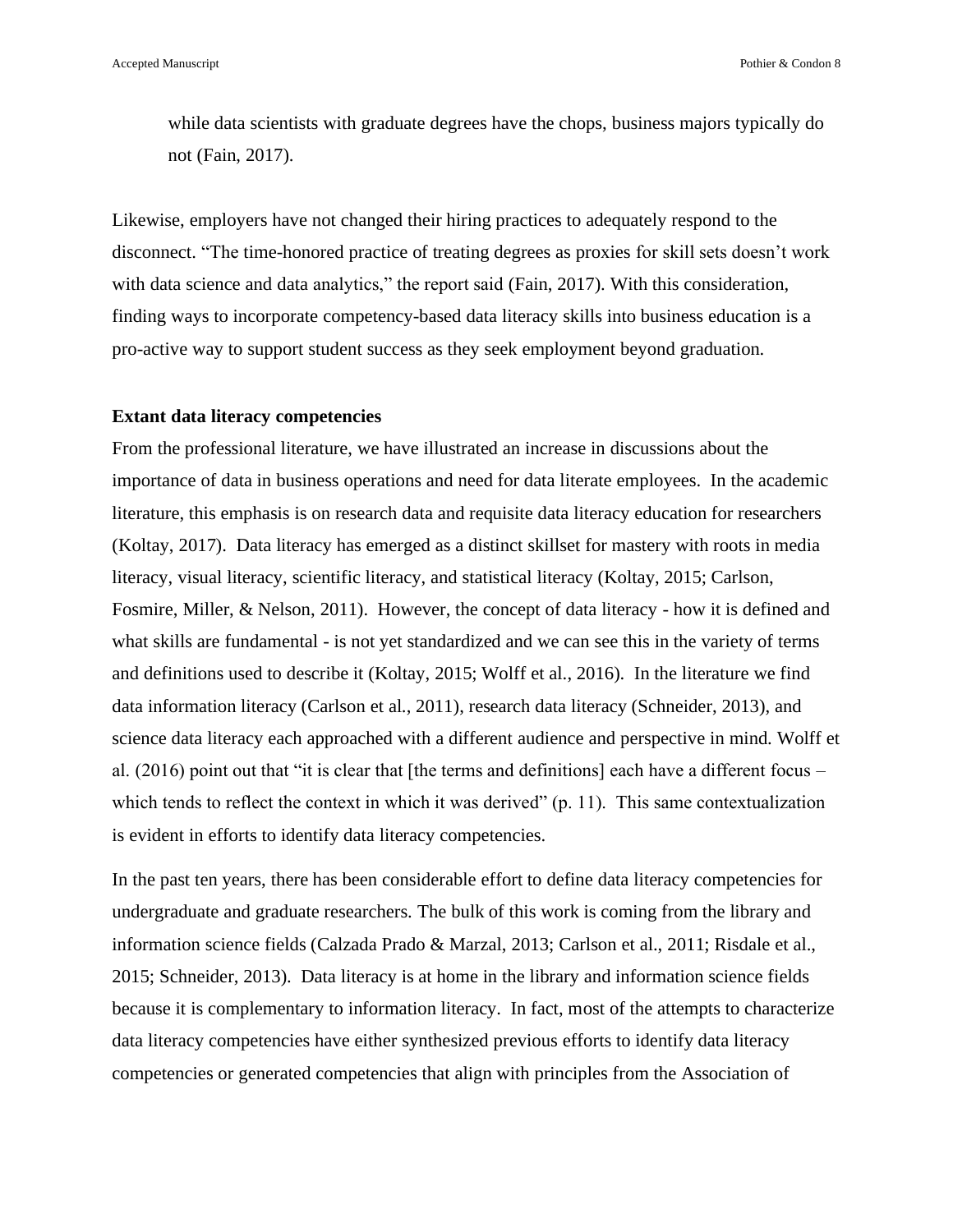College and Research Libraries' (ACRL) Information Literacy Competency Standards for Higher Education (2000).

While the extant data literacy competencies tend to correspond well with each other, they are unique in how they originated and how they are presented. Schneider (2013) devised eight broad research data literacy concepts that align the ACRL Information Literacy Competency Standards for Higher Education with the Library of Congress' Digital Preservation Outreach and Education curriculum model, squarely placing data literacy within the digital curation and data management conversation. The aim of this set of competencies was to provide a matrix for curriculum building that could scale to different levels of data needs. Calzada Prado & Marzal (2013) developed a framework of five core data literacy competencies generated from synthesizing related competency lists and structuring it to complement the information literacy standards. Their framework is broad, intended to be universal and adaptable to multiple disciplines. The goal of the competencies provided by Calzada Prado & Marzal was to define "an understructure on which learning experiences can be built."

Other data literacy competency models have been more comprehensive. For example, one of the earliest efforts led to the Data Information Literacy Project, an Institute of Museum and Library Services (IMLS) grant-funded collaborative project involving libraries at the University of Michigan, University of Minnesota, Purdue University, and Cornell University [\(http://www.datainfolit.org/\)](http://www.datainfolit.org/). Grant partners identified twelve data information literacy competencies from faculty interviews and student assessments and explored the roles of librarians in teaching those competencies (Carlson et al., 2011; Carlson, Johnston, Westra, & Nichols, 2013; Carlson, Sapp Nelson, Johnston, & Koshoffer, 2015). While the researchers encouraged broad application, the competencies emerged from an e-science perspective and are tailored to scientific research. Probably the most comprehensive set of competencies was created by a group from Dalhousie University, who conducted a review of the literature and synthesized the findings into a data literacy matrix, which outlines key knowledge areas that include core, conceptual, and advanced competencies and associated skills (Risdale et al., 2015). The goal was to identify a structure for creating learning outcomes and assessing data literacy skills. For a comparison of these data literacy competencies, see Table I.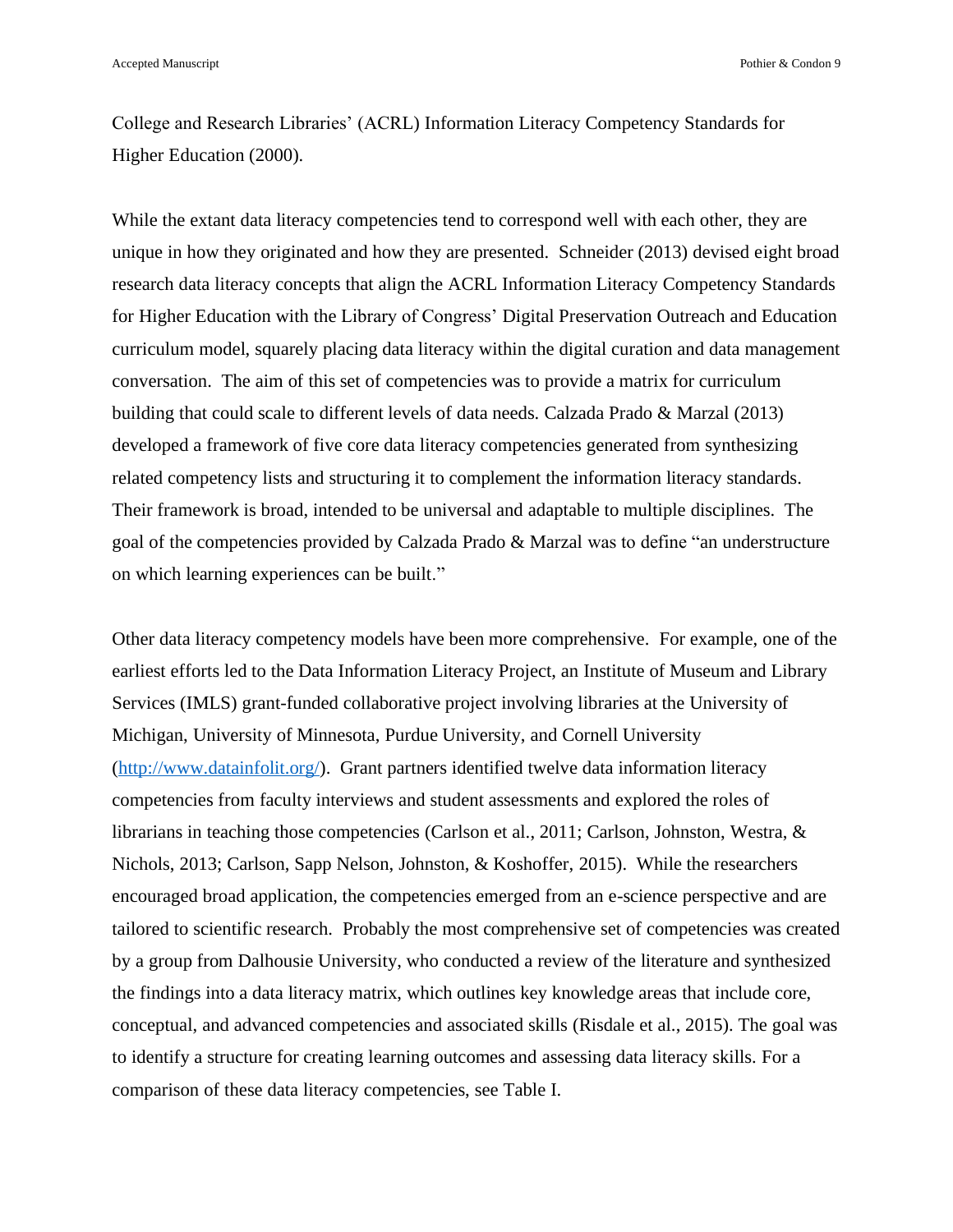#### [\[Insert Table I near here\]](#page-28-0)

While the literature often focuses on a well-defined audience for data literacy in graduate and post-graduate researchers, attention has also focused on translating data literacy competencies to accommodate undergraduate students who may require baseline skills for undergraduate research, entering graduate school, or entering the workforce (Shorish, 2015; Zilinski, Sapp Nelson, & Van Epps, 2014). Shorish (2015) notes that

Data information literacy skills are relevant even if students do not go on to advanced degrees. The majority of individuals receiving postsecondary education in the United States seek a bachelor's degree as their terminal degree. Moreover, these skills are critical to most aspects of business today (p. 102).

Zilinski et al. (2014) translated competencies from the Data Information Literacy Project into competencies that were appropriate for undergraduate students. From this modified list, the authors created the Data Credibility Checklist, an instructional tool for introducing data literacy concepts to undergraduates. Taking a broader approach to data literacy education, Sapp Nelson (2015), created a pilot competency matrix designed to provide a framework for scaffolding data literacy instruction across undergraduate courses for improved curriculum building and sustainable data literacy programs.

The extant data literacy competencies have largely emerged with a focus on the sciences. Because of the landscape of research data management and data sharing in higher education over the past ten years, this is not surprising. However, data literacy needs in some academic and professional areas, such as the arts and business, have not been as clearly detailed. While some competencies are universal and others broad enough to be interpreted in multiple contexts, customizing competencies to different contexts is not always obvious. This is the case for business students who will likely work heavily with proprietary data and use both data and statistics to communicate changes and new directions. The bottom line for business students is better business, not better science, but both are accomplished with integrity, respect for the underlying data, and an understanding of the broader impacts of data handling.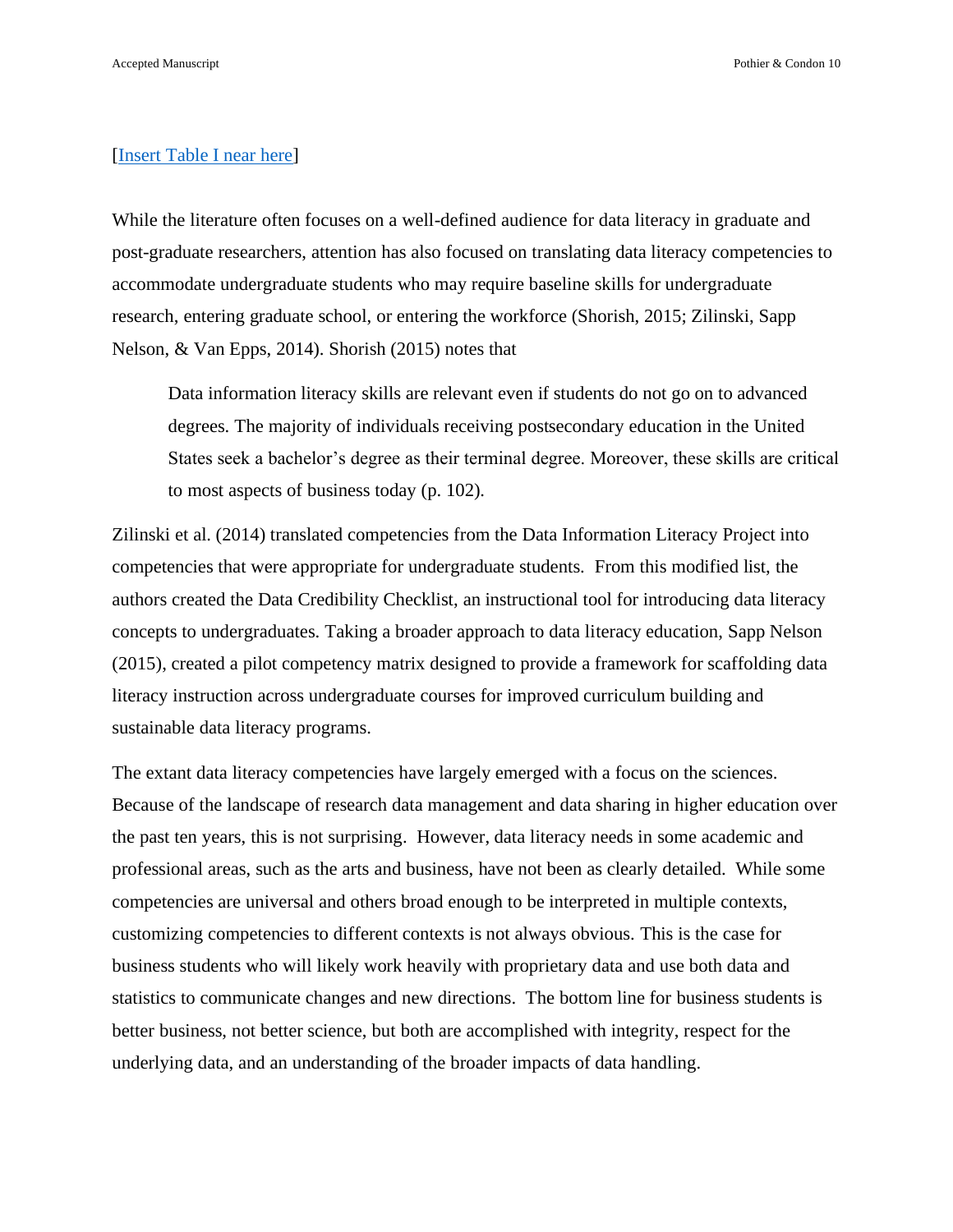There has been some interest in data literacy for business students, although it has not yet been broadly developed. A syllabi review of Eastern Michigan University College of Business (Brodsky, 2017) found that across all departments, data was, in fact, being used in courses; however, the level of engagement with data varied. The author concluded that 62% of courses would directly benefit from data literacy instruction but that different courses required different sets of competencies to be taught. There is also some indication of data literacy needs in a 2003 mapping of business student information needs with the Information Literacy Competency Standards (Cunningham, 2003). The author highlighted "is able to identify the sources of public company financial data" and "is able to transfer financial or other data to Excel or other spreadsheet software for further analysis or data manipulation." More recently, Macy and Coates (2016) mapped Calzada Prado and Marzal's (2013) data literacy competencies to the National Standards for Business Education and results from an Association of American Colleges & Universities survey of employer needs. They drafted student learning outcomes supporting these competencies and, working with business faculty, designed a workshop for business students to help develop these skills.

However, for business programs, most of the research appears to come from business faculty and looks at incorporating skills that support data science, data analytics, and business intelligence through redesigning curriculum or offering new areas of concentration rather than integrating data literacy competencies throughout the curriculum (Gupta, Goul, & Dinter, 2015; Horton, Baumer, & Wickman, 2015; Pan et al., 2018; Wilder & Ozgur, 2015). For example, Pan et al. (2018) surveyed industry partners to identify priority skills needed in the workforce that are missing from the business curriculum. The authors conducted the survey to inform their revisions of existing courses to include data analytics learning objectives for non-analytics business majors. However, in 2018, Gartner published a Trend Insight Report surveying Chief Data Officers about the major challenges facing their organizations. Respondents "listed 'poor data literacy' as the second highest internal roadblock to success, behind 'culture challenges to accept change' and just ahead of 'lack of relevant skills or staff'" (p. 6). The report argues that "A sustained data literacy program addresses all three of these roadblocks" (Logan & Duncan, 2018).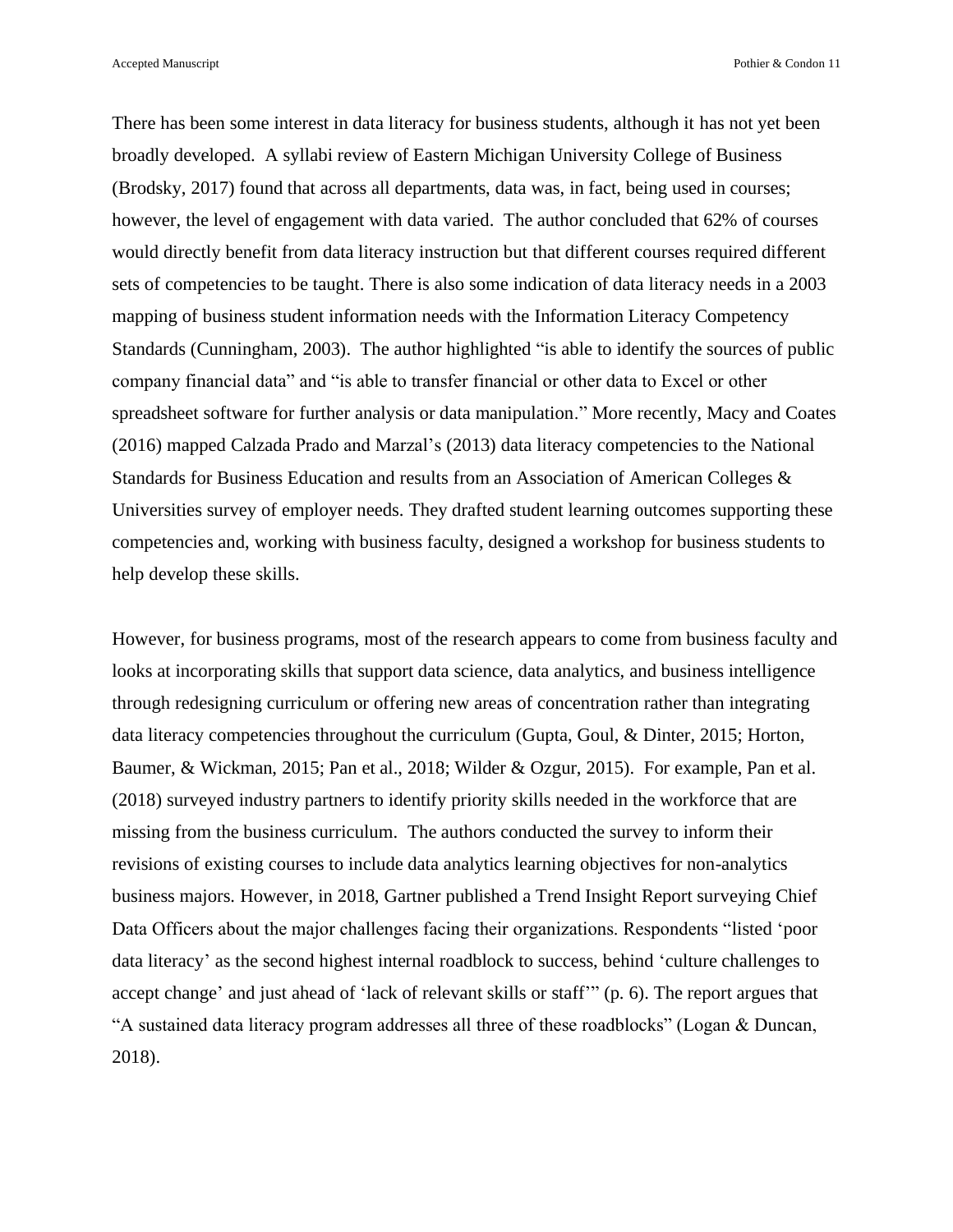#### **Data literacy competencies for business students**

As discussed in previous sections, employers want new hires to have strong data literacy skills and students anticipate learning these skills in class, but business schools struggle to keep pace with both student and employer expectations. One way to address the need for data skills has been to add data analytics and data science courses and concentrations into business education programs. However, not all business school graduates need to be data scientists or proficient in data analytics. Business students need a foundational understanding of data and how data is used in a business context, from human resources to marketing to management to advertising.

Wolff et al. (2016) identified four categories of data literate citizens based on the level of skill and understanding required to complete tasks using data. While the authors acknowledge that these categories are not exhaustive, the categories provide a framework for conveying the varying depths of skill required by individuals based on the extent to which they engage with data. Communicators tell "stories from data"; readers "critique and interpret data"; makers "ask and answer real-world questions" and "use data as part of [decision making]"; and scientists "combine strong technical data skills with communication skills and in-depth knowledge of the domain of the data" (Wolff et al., 2016, pp.18-23). These categories can be employed to address the varying levels of skills required by business students and highlight the baseline competencies that would enable a more data-centric approach to all areas of an organization.

Extrapolating from extant data literacy competency frameworks, we identified competencies that we consider to be most pressing for business students. This is not an exhaustive list and it is not a final list; this is the beginning of a discussion. It is a discussion between data librarians and business librarians as we refine how data literacy competencies can be addressed and applied more broadly. It is a discussion between business faculty and librarians about outlining data literacy competencies for business students and designing learning experiences for integrating those competencies into curriculum. It is a discussion about workforce needs and how librarians can help students prepare themselves for the modern job market.

We identified seven key business data literacy competencies which would help students become data literate employees:

- 1. Data organization and storage
- 2. Understanding data used in business contexts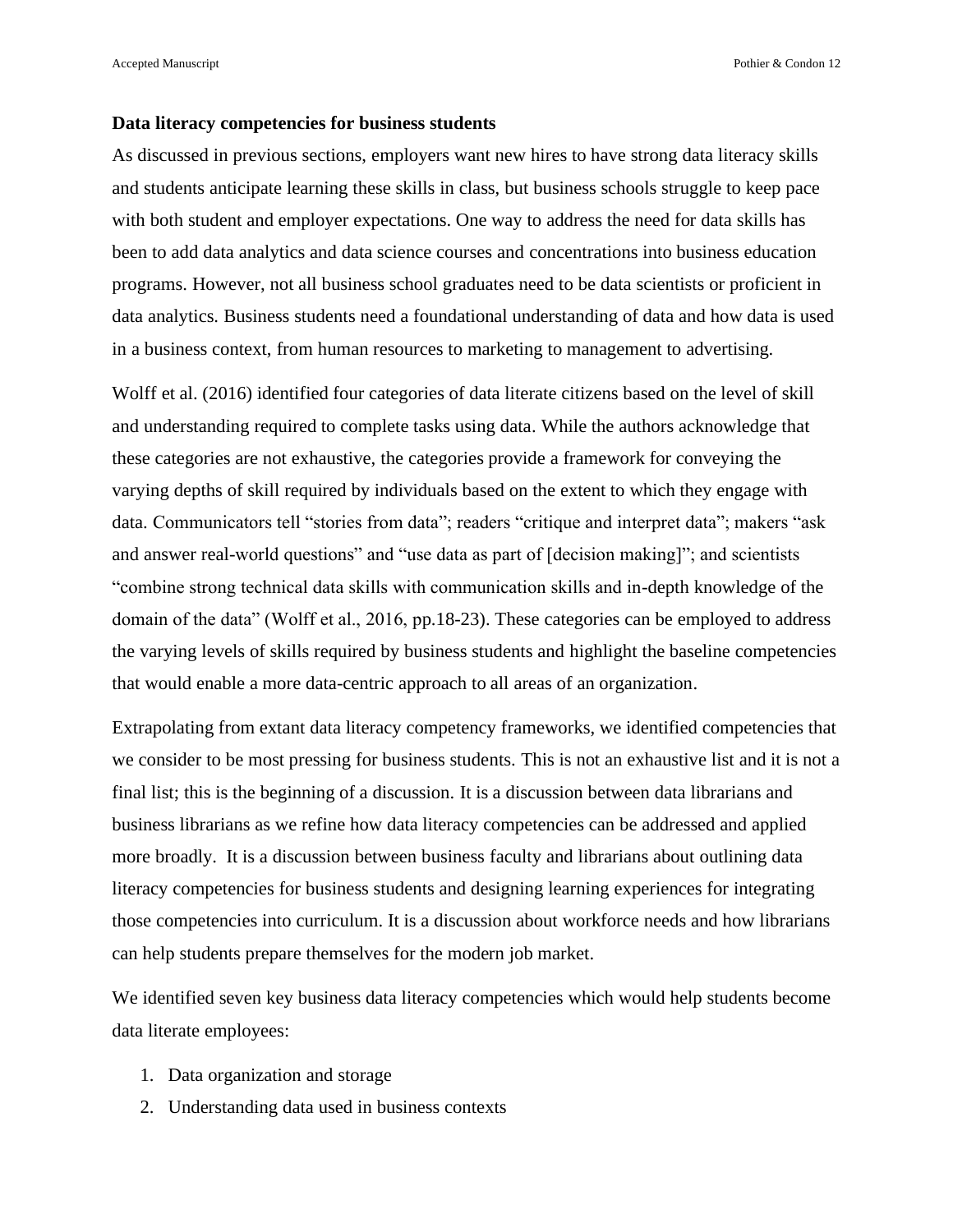- 3. Evaluating the quality of data sources
- 4. Interpreting data
- 5. Data-driven decision making
- 6. Communicating and presenting effectively with data
- 7. Data ethics and security

#### *Data organization and storage*

Basic data management competencies are essential for all business students. For purposes of business continuity, data organization and storage are very important. New personnel are hired, departments collaborate across the company to complete large projects, and deadlines must be met, all while revenue is at stake. Throughout this, data must be accessible, shared, and understood without interruption because chaotic file structures cost time and money.

Organizing data is a foundational data management skill that focuses on logical folder structures, consistent file naming conventions, and version control. Effective data organization is essential for finding and retrieving files, collaborating and sharing files, and helping maintain adequate control over files to prevent loss or accidental disclosure. Many businesses will use a data asset management system, but basic organization skills are still essential even when implementing a tool that support organizing, finding, and retrieving files.

Foundational data management skills differ from database management and organization, a more specialized skillset involving designing and implementing high-quality databases. In their survey of the Samford University Business School advisory boards, Pan et al. (2018) found that 14% of respondents identified database management as a skill beyond what is expected of an undergraduate business students, 38% identified it as a required skill, and 48% identified it as only important for data analytics minors. While a general understanding of database structure, function, and use is important for effective communication between business professionals and information technology or analysis professionals, not all business students are expected to possess advanced database management skills.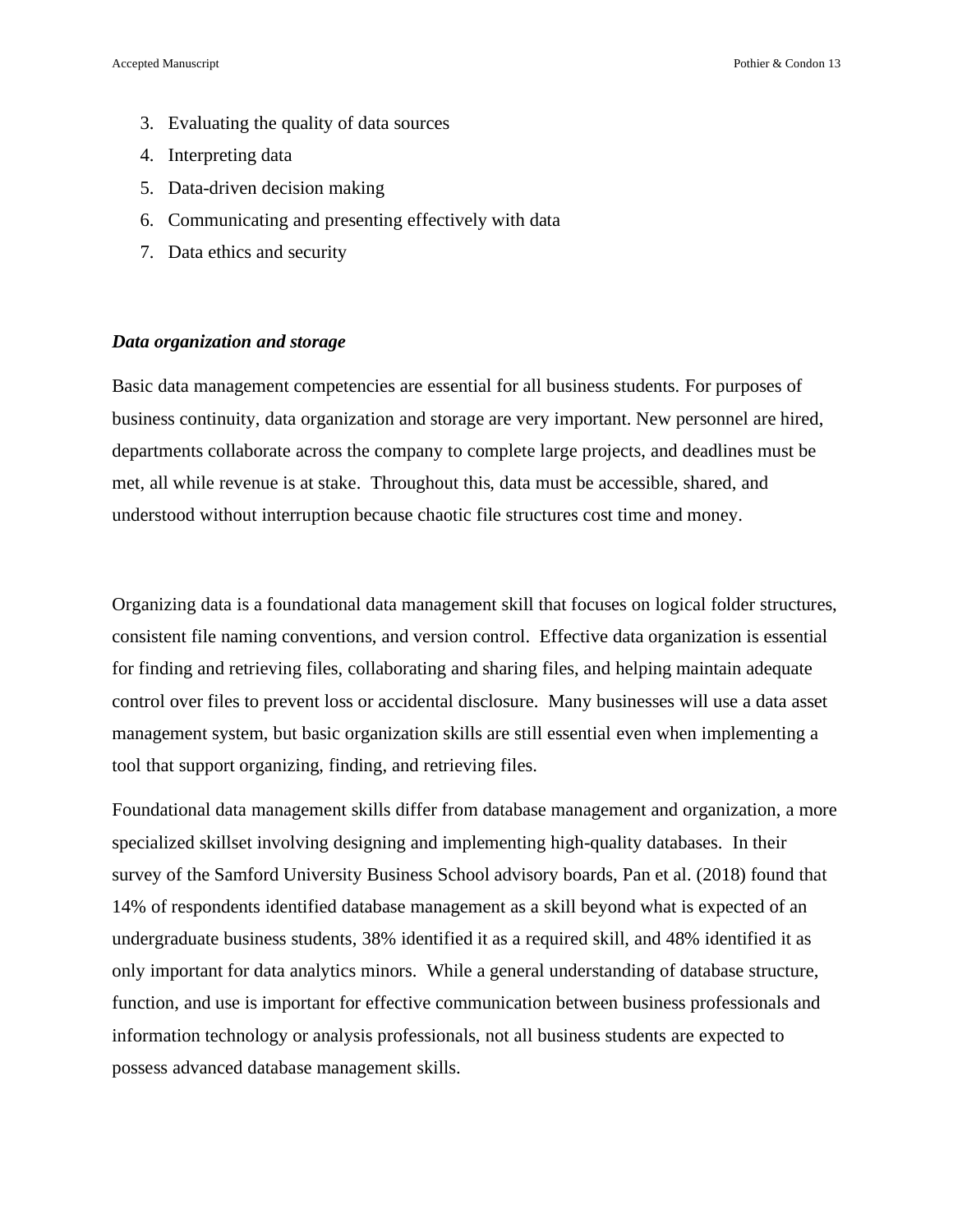Accepted Manuscript **Pothier & Condon 14** Pothier & Condon 14

While managing secure storage and implementing effective backup solutions it is often the purview of information technology (IT) professionals, everyone has a responsibility in this domain. Secure storage and backup play a role in sharing data within a company, preventing data breaches from outside the company, and avoiding accidently loss of data through technology failure or human error. One aspect of an individual's responsibility may be to ensure that files are stored on shared drives for access by other team members or for automated backup by IT. The practical awareness of the consequences of poorly secured, poorly backed-up data empowers individuals to be better stewards of their digital information.

#### *Understanding data used in business contexts*

While data may be used differently in workplace contexts than in pure research and academic scholarship pursuits, understanding the sources, uses, and applications of data is a universal competency. Calzada Prado & Marzal (2013) describe this competency as the "need to know what is meant by data and be aware of the various possible types of data" (p. 130). The Australian Bureau of Statistics (2010) described this competency as data awareness and it addresses questions such as: Are the data relevant and appropriate? Where did the data come from? How were the data collected? Are the data fit for purpose? For business students, this competency prepares them to think critically about the statistics that they are commonly called upon to use. With an emphasis on becoming data centric, it would be helpful for employees (and therefore business students who want to become employees) to understand what types of data exist within or are accessible to an organization, where it comes from, and how it used within the organization.

Business students need to focus on what kinds of data are used for daily operations within a business and what data is generated through those operations. This competency is foundational for the data-driven decision-making competency. As mentioned previously, MBA candidates expected to learn data skills in their course work to understand how data would leverage business decisions. They expect to learn the context and availability of data within an organization to be able to understand its potential applications within the company. Business students need to understand the underlying data that is being used to drive decisions in areas such as where to invest personnel and resources. They need to understand how data has been or can be collected, the types of data available, and the applications and limitations of the data they are using.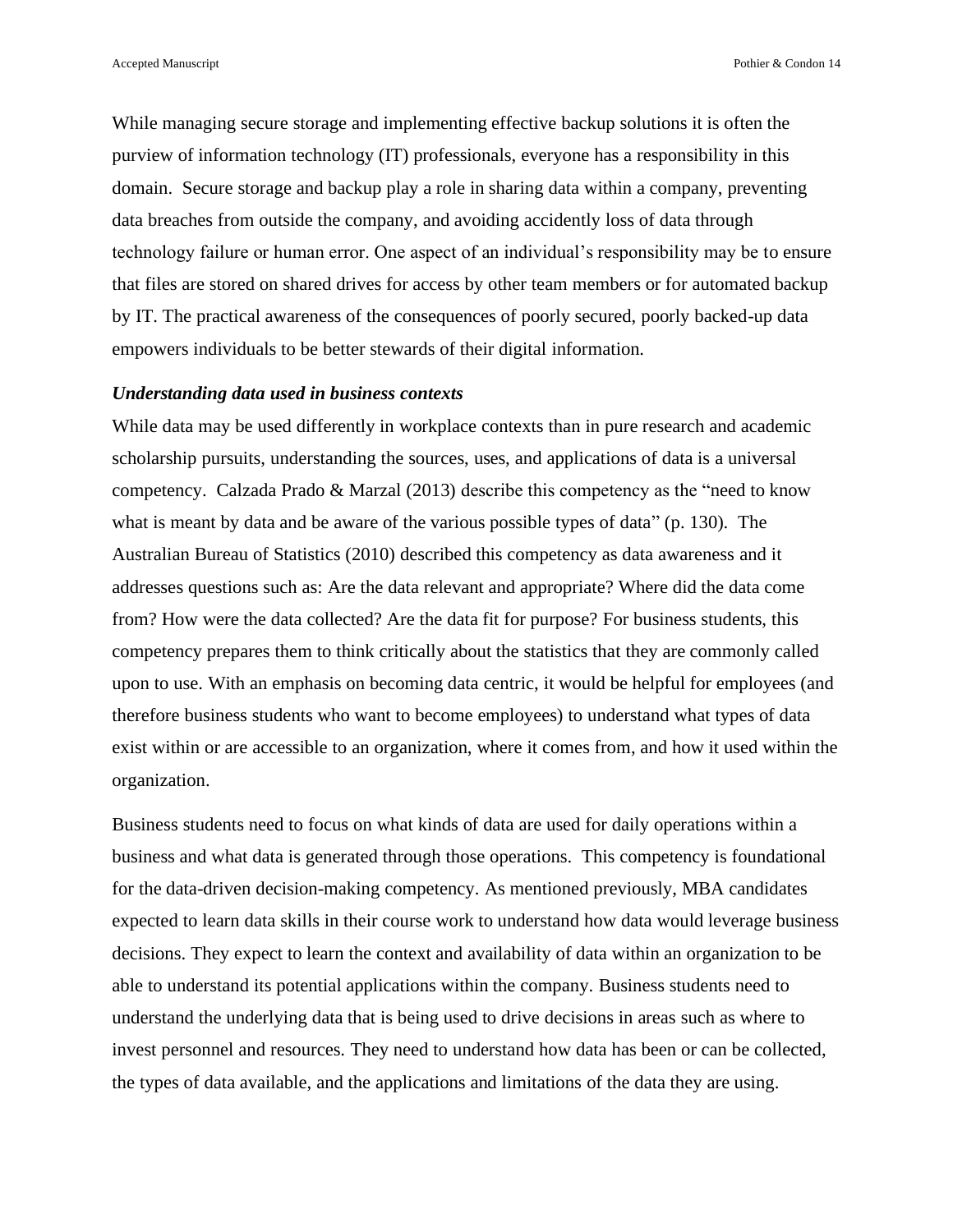#### *Evaluating the quality of data sources*

Each of the data literacy competency frameworks that we looked at included some variation of evaluation of data. Risdale et al. (2015) associated this competency with the ability to "critically assesses sources of data for trustworthiness" (p. 38). Calzada Prado & Marzal (2013) focused on applying evaluation criteria such as authorship, methods of collection and analysis, and interpretation. Carlson et al. (2011) expressed the evaluation of data as quality assurance focusing on the accuracy, consistency, and integrity of data collected or compiled. The authors go on to explained that "[Q]uality assurance is facilitated or disrupted by the quality of documentation (annotation/metadata) produced, and the organizational schema, or lack thereof, of a given data set" (p. 643).

Schneider (2013), on the other hand, interpreted the evaluation of data as the appraisal of data for long-term value and retention. This becomes an important competency when considering electronic records management, the period of retention required for certain types of documents, and maintenance of a reasonably sized document library.

This competency qualifies business students to evaluate data for reuse and assess underlying data sources of statistics for quality, credibility, and trustworthiness. Evaluating the quality of data sources sets the foundation for interpreting data, data-driven decision making, and data ethics, all of which rely on high quality, trustworthy data to support work in an organization. This competency also directly relates to statistical literacy. Statistical literacy "is the ability to accurately understand, interpret and evaluate the data that inform these issues" (Australian Bureau of Statistics, 2010).

#### *Interpreting data*

Using data effectively requires recognizing what analyzed and processed data means by interpreting the results that you have found or have been presented, which can have many implementations in the workplace. Risdale et al. (2015) include two competencies related to identifying problems with data and data interpretation. Knowledge associated with these competencies include identifying "key take-away points and integrates this with other important information" and using "data to identify problems in practical situations" and grand challenges (p. 38).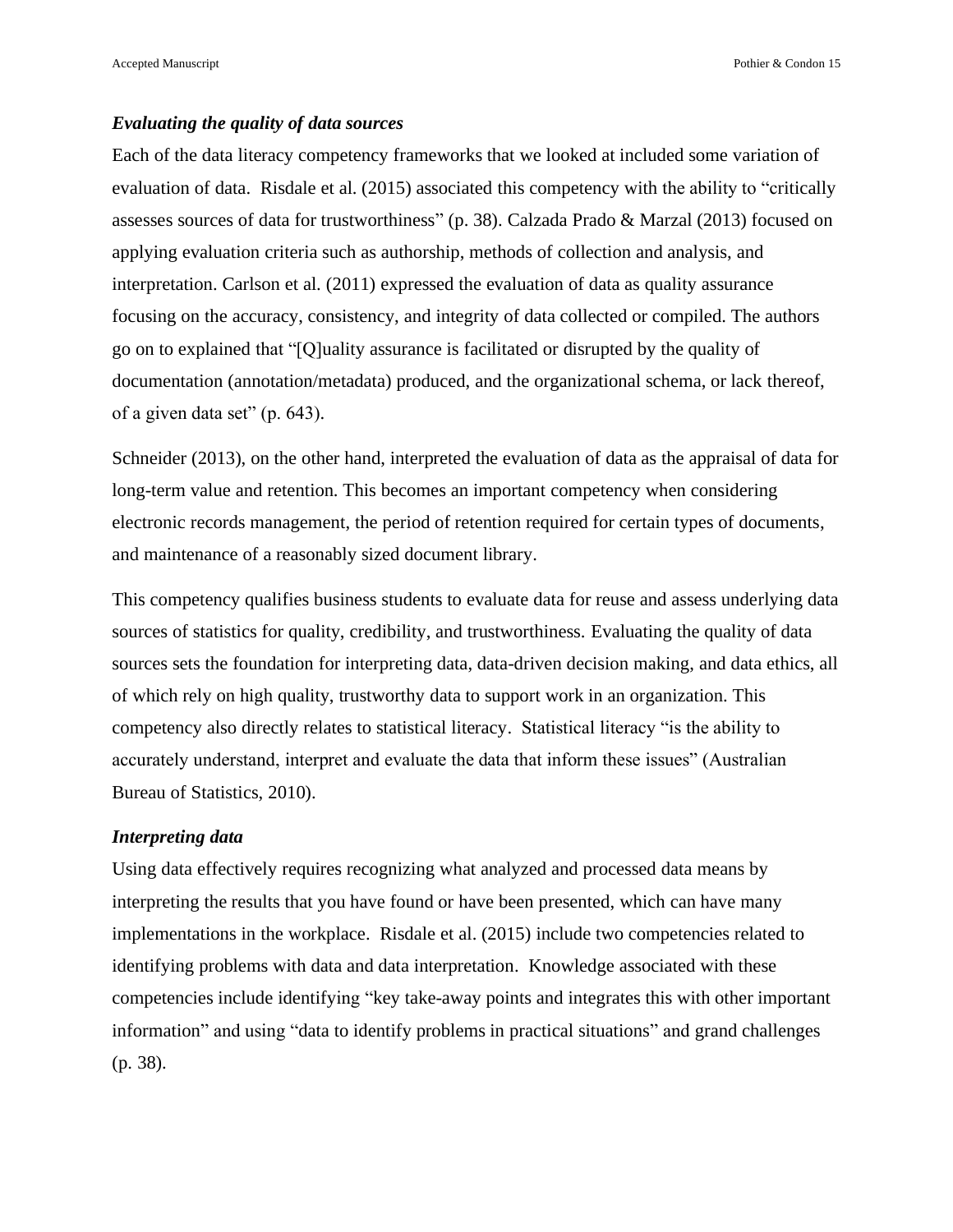Learning how to interpret data prepares business processionals for recommending actions based on the data analysis or making data-driven decisions. "What looks useful to data scientists will most likely mean nothing to a sales executive and vice versa. However, both parties have much to gain from data (Kaplan, 2019)." While it is not always the same individual who both analyzes the data and explains what that analysis means, in order to be effective at interpreting data, business professionals also must understand the data and the type of analysis that was completed on it.

#### *Data-driven decision-making*

Data-driven. Surrounded with the buzz of big data, we hear the term data-driven everywhere: data-driven initiatives, data-driven innovations, data-driven society, data-driven economy. Datasavvy business professionals can evaluate findings from data analysis and apply them to make decisions about actions to take or directions to follow. Risdale et al. (2013) connects this competency with the following tasks:

- Prioritizes information garnered from data
- Converts data into actionable information
- Weighs the merit and impacts of possible solutions/decisions
- Implements decisions/solutions (p. 38)

This competency speaks clearly to the management side of business and the need for leadership to understand the impact of data on the decision-making process. This can be for both large- and small-scale decisions within an organization, as well as helping those who gather and present the data to understand its organizational impact. It is also important to note that achieving this competency requires an understanding of the competencies listed prior to it.

#### *Communicating and presenting effectively with data*

Effectively communicating stories from data requires business professionals to convey complex concepts to diverse audiences who have varying familiarly with the subject and different desired outcomes. Risdale et al. (2013) relates several competencies to tasks associated with communicating data effectively and presenting with data effectively. In particular, the authors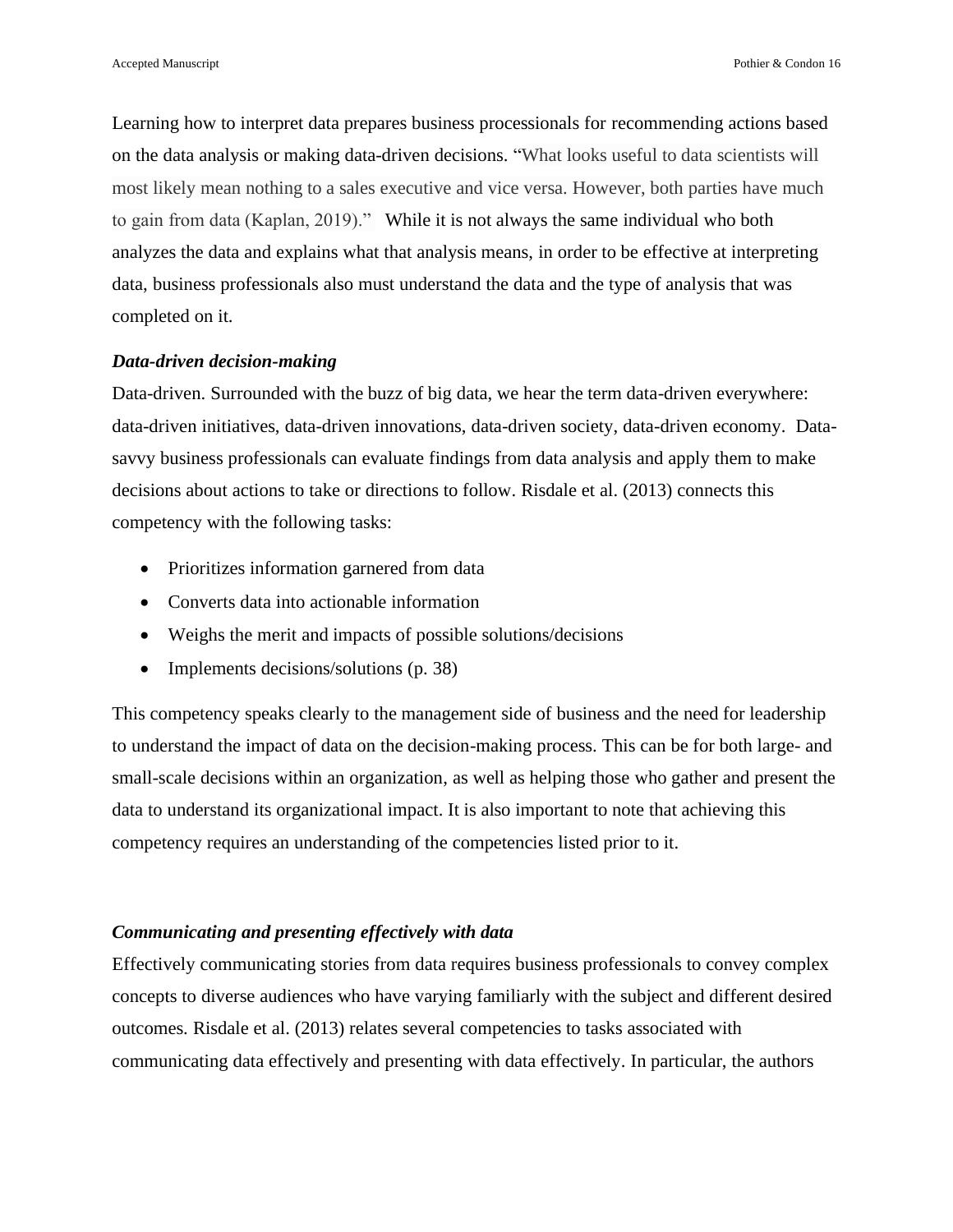Accepted Manuscript **Posterior** Pothier & Condon 17

include a competency that focuses on presenting data verbally specifically about crafting and delivering meaningful, coherent, and appropriate presentations with cogent arguments.

This competency includes skills associated with visual literacy and working with visual representations of data. Visual literacy is defined as "the ability to interpret images as well as to generate images for communicating ideas and concepts" (Stokes, 2001, p. 10). Carlson et al. (2011) describe a data visualization and representation competency as avoiding "misleading or ambiguous representations when presenting data" and understanding "the advantages of different types of visualization, for example, maps, graphs, animations, or videos, when displaying data" (p. 653). Risdale et al (2013) further describe the data visualization competency to include critically assessing "graphical representations for accuracy and misrepresentation of data" (p. 38).

Employers are looking for new hires who come with polished soft skills (Bauer-Wolf, 2019). Understanding how to read, create, use, and present meaningful and effective visual representations of data and to provide a clear and coherent narrative about the data falls into this qualification.

#### *Data ethics*

News stories about data breaches and issues around data security, online privacy, ethically questionable collection and use of data have become commonplace (for example: Barbaschow, 2019; Whittaker, 2019a; Whittaker, 2019b; Verma, 2014). The many challenges associated with working with digital data in a networked and online environment continue to plague businesses. It is not enough for business students to understand data, how to apply findings, and how to communicate with it effectively. Underpinning all of the data literacy competencies is a responsibility to approach collection, interpretation, use, and security of data ethically and with integrity.

The principles of data ethics are built on data ownership, intellectual property rights, appropriate attribution and citation, and confidentiality and privacy issues involving human subjects (Carlson et al. 2011). Calzada Prado & Marzal (2013) speak to the essence of this competency as the "need to be aware of the role of data in society, how they are generated and by whom, and their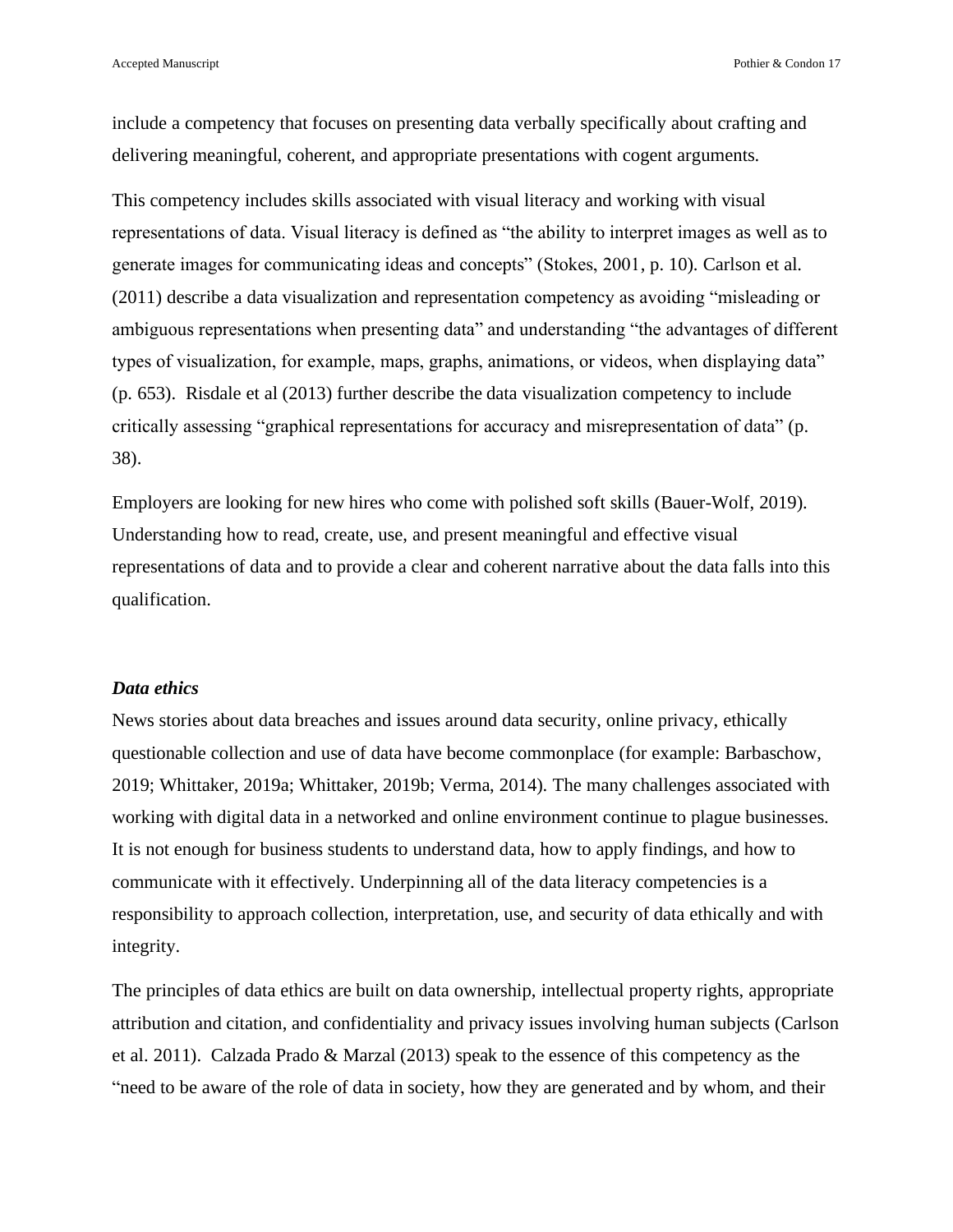possible applications, as well as the implications of their use" (p. 130). Just because you can get access to data does not necessarily mean that you have permission to use those data – it does not mean that they are public data or that the collection of the data was done with the consent of the people providing the data. Just because you can use data, does not mean that you should – the data may be biased depending on how it was collected or by whom, or the implications of its use may have unwarranted societal impact.

Well-equipped business professionals need to be able to navigate complex data ethics questions and understand the importance of data security. Lack of knowledge in this area, or infringements on data privacy and security, impact the reputation and public trust of companies.

#### **Integrating data literacy competencies into the curriculum: librarian role**

Having established both the demonstrated need for business students to be data literate as well as outlining baseline competancies that we recommend be part of the cirriculum during their coursework in business school, we look to the role that librarians can play in integrating the competancies into the classroom and cirriculum. The concept of information literacy has long been associated with the work of academic librarians and is incorporated most commonly through the *Framework for Information Literacy for Higher Education* published by Association of Collecge and Research Libraries (ACRL) (2015). More recently, other literacies have received attention from librarians including digital literacy, visual literacy, and data literacy. These other literacies do not have authoritative mapped standards and typically rely on loosely-defined core competancies for application.

The work of the Data Information Literacy Project resulted in the *Developing Data Information Literacy Program: A Guide for Academic Librarians*. The emphasis of this guide is how librarians can work with faculty and graduate students to develop a program that is assessable and sustainable. This guide looks at the librarian as a key player to creating the program because "many academic librarians have a broad understanding of scholarship in general and an in-depth understanding of disciplinary best practices in scholarly communication. Librarians also have the ability to identify and recommend resources, tools, and even skills that researchers need but may not be aware of" (Wright et al, 2015).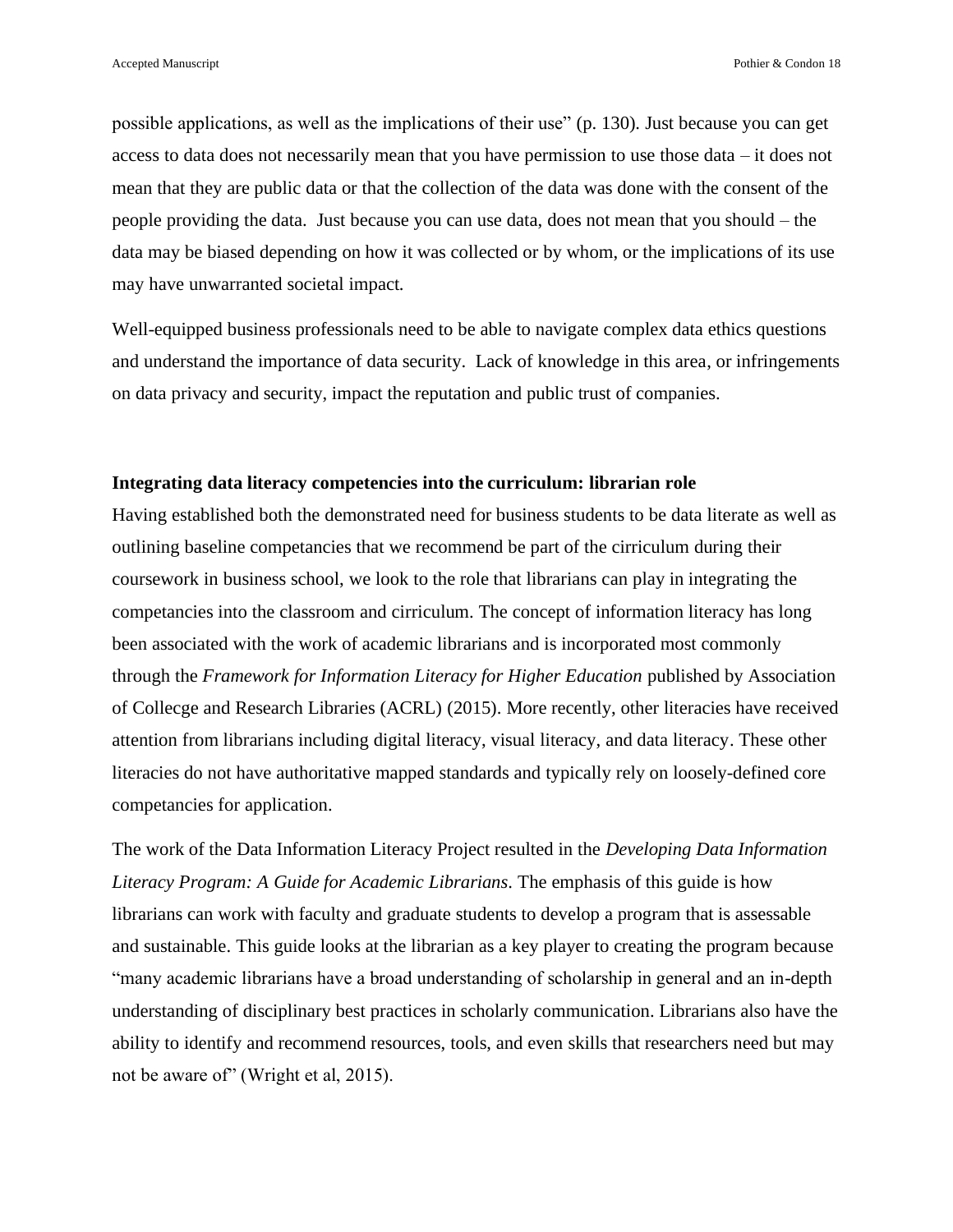Accepted Manuscript **Posterior** Pothier & Condon 19

With the information literacy framework and the data information literacy project in mind, it is strategic for librarian to take a lead role in data literacy instruction in the business school curriculum, both as an advocate for this work with faculty colleagues and a as purveyor of information. However, this role cannot be accomplished by a single position. Librarians, both data and business, should partner together with business school faculty to accomplish integrating data literacy into the curriculum. This following section examines the challenges of integrating data literacy competencies and some practical strategies that have been employed and can be adapted for success.

#### *Challenges*

There are several challenges for the librarian who seeks to support integrating data literacy competencies into the business school curriculum. Two potential hurdles are the difficulty of finding space in the professor's syllabi for library instruction to get facetime in the classroom with students and the complexity of integrating a broad set of baseline competencies into the various majors and programs that exist within the business discipline.

A common hurdle for any librarian-led literacy effort is to find effective ways to get classroom time with students via the faculty. As has long been established, "librarian influence on core curriculum may be limited in comparison with faculty and thus the depth of information literacy education is inappropriately marginalized by faculty and students" (Conley & Gill, 2011). The same issue seen with information literacy instruction will likely persist with data literacy efforts, due to a lack of librarian presence with credit-bearing courses. The answer may reside in building stronger relationships with the business faculty. In efforts to work with faculty on data literacy, Sapp Nelson from Purdue University developed a Data Management Strategies Self-Assessment tool for working with junior faculty members. Conducted as an outreach workshop, this program helps new faculty members establish a relationship with librarians that focuses on data and positions librarians to further participate in the curriculum development (Carlson et al., 2015). Faculty partnerships have value, as they can help establish connections between librarians and students as well as integrate librarian expertise and literacy instruction into the content of courses. As mentioned above, collaboration between faculty and librarians is key to accomplishing the integration of data literacy competencies into the classroom. Gaining faculty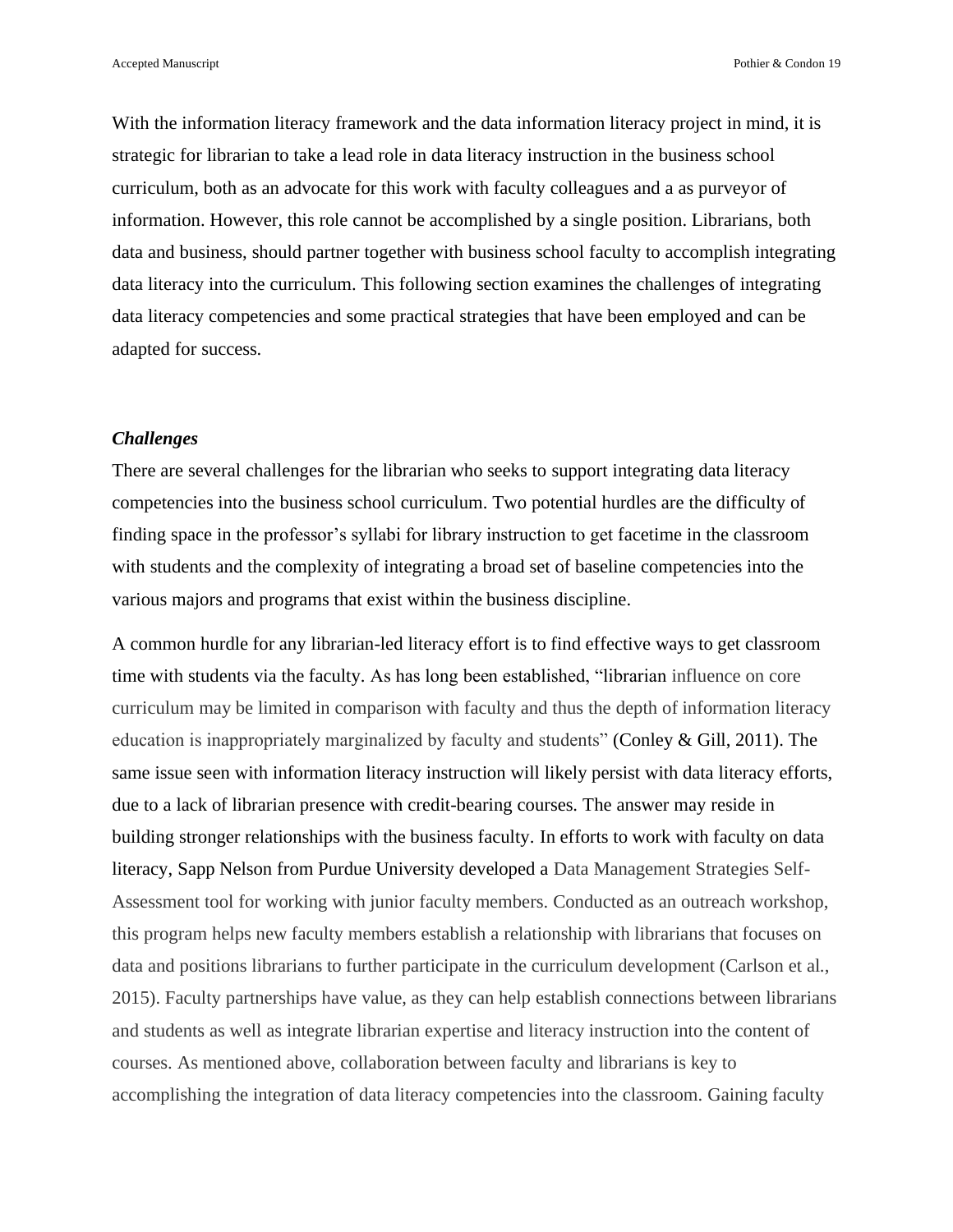buy-in is a crucial step and may be the first strategic direction for a librarian looking to develop this work.

With business schools offering multiple majors and degree programs, another challenge is how to integrate the data literacy competencies into a diverse curriculum that ranges from management to economics to accounting. Some might argue that the competencies are not relevant to all domains due to the nature of the work each major will take up after graduation. However, while roles will vary within an organization, these data literacy competencies serve as a baseline for all business students and would serve any employee well within an organization. This point is emphasized in the 2018 Gartner Report on Data Literacy as a Second Language, "all leaders, including HR executives, must see data literacy as a core workforce training and development priority" (Logan & Duncan, 2018, p. 5). Baseline competencies serve as foundation knowledge for business students and employees. Other specialized knowledge regarding data, whether it is increased knowledge in data organization or data-driven decision-making would grow from this point.

#### *Opportunities*

Opportunities for successfully integrating data literacy competencies into business curricula rely on the collaboration of librarians and business faculty. The baseline competencies that we introduced can be integrated into core curricular classes, with librarians co-teaching or being embedded into the process as partners with business faculty. Each partner brings a unique perspective and awareness about this domain. For universities that have dedicated librarians for data and business, these partnerships can be comprehensive. For example, data librarians might lead the work fostering the data ethics competency, while a business librarian could focus on evaluating quality data source, while faculty member could consult with librarians on ways to more deeply embed competencies into course assignments or coordinate librarian instruction with the subject matter of the course.

There is some professional literature that details the practices of librarians developing learning experiences and integrating data literacy into the cirriculum. These examples illustrate approaches designed to address data literacy and data management skills for targeted audiences. Librarians have been working in similar spaces with information literacy for years, so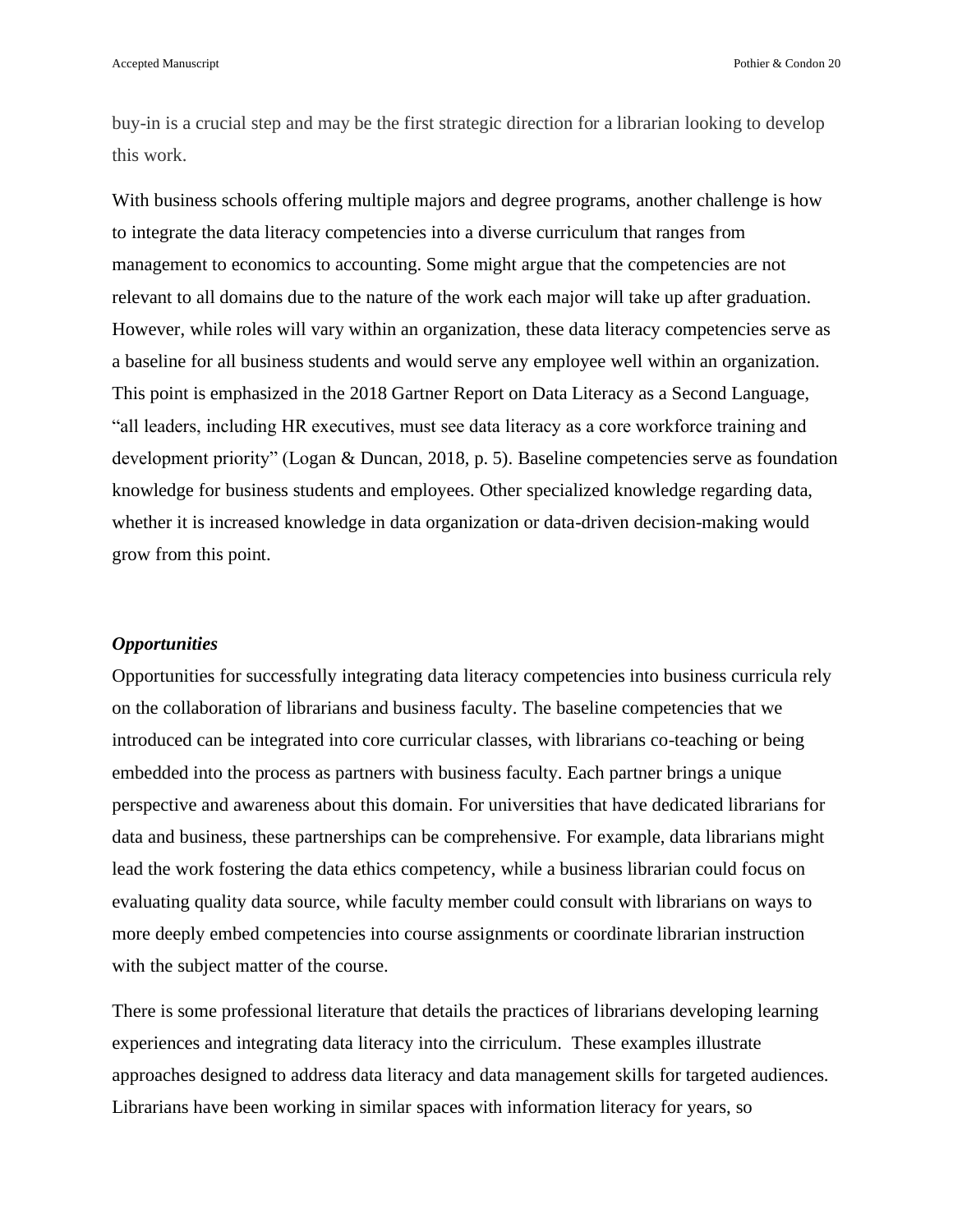incorporating new literacies is a natural evolution of librarian work. While most of these practical strategies have not been employed within business education, they can be modified to these contexts.

Several grant-funded projects have resulted in curriculum for data literacy. Through National Science Foundation (NSF) grant funding, Qin and D'Ignazio (2010) designed a semester-long science data literacy course focusing on STEM undergraduates with a strong focus on data management and teaching with case studies. One challenge that the researchers faced was making the case studies applicable across domains. They concluded that either a more generalized curriculum that focused on underlying concepts or the involvement of domain faculty would have improved outcomes and delivery. Through an IMLS grant, Piorun et al. (2012) created stand-alone learning modules, complete with learning objectives, case studies, and exercises, that faculty could select from and incorporate selectively into their courses. These modules also had a strong focus in data management to support student research projects and were designed to be flexible enough to accommodate undergraduate and graduate-level students.

The most relevant example in the literature of instructing data literacy for business students comes out of Indiana University-Purdue University (Macy and Coates, 2016). In cooperation with business faculty, Macy enhanced their 30-minute library instruction workshop to a 2-hour library instruction workshop focusing on data literacy competencies that directly supported the work of students toward their sophomore-year project. Importantly, Macy built in a strong assessment plan into the development of the workshop to track progress. More recently, Mendez-Carbajo, Jefferson, and Stierholz (2019) created a lesson plan that incorporated learning outcomes aligned with information literacy, quantitative literacy, and social justice using economic data about minimum wage. The authors argue that "accurate quantitative assessment of social justice issues … must be built on a foundation of solid data literacy skills" (p. 12). The lesson is designed for introductory college courses and uses a flipped classroom style delivery.

Because of the deep connection of data literacy to workforce skill needs, digital badges or other microcredentials related to data literacy compentencies may be an opportunity for librarians to develop instruction and embed it into the business school cirriculum. Digital badges effectively demonstrate acquired skills to an employer and many employers surveyed in the context of library-related skill development were interested in the use of digital badges to demonstrate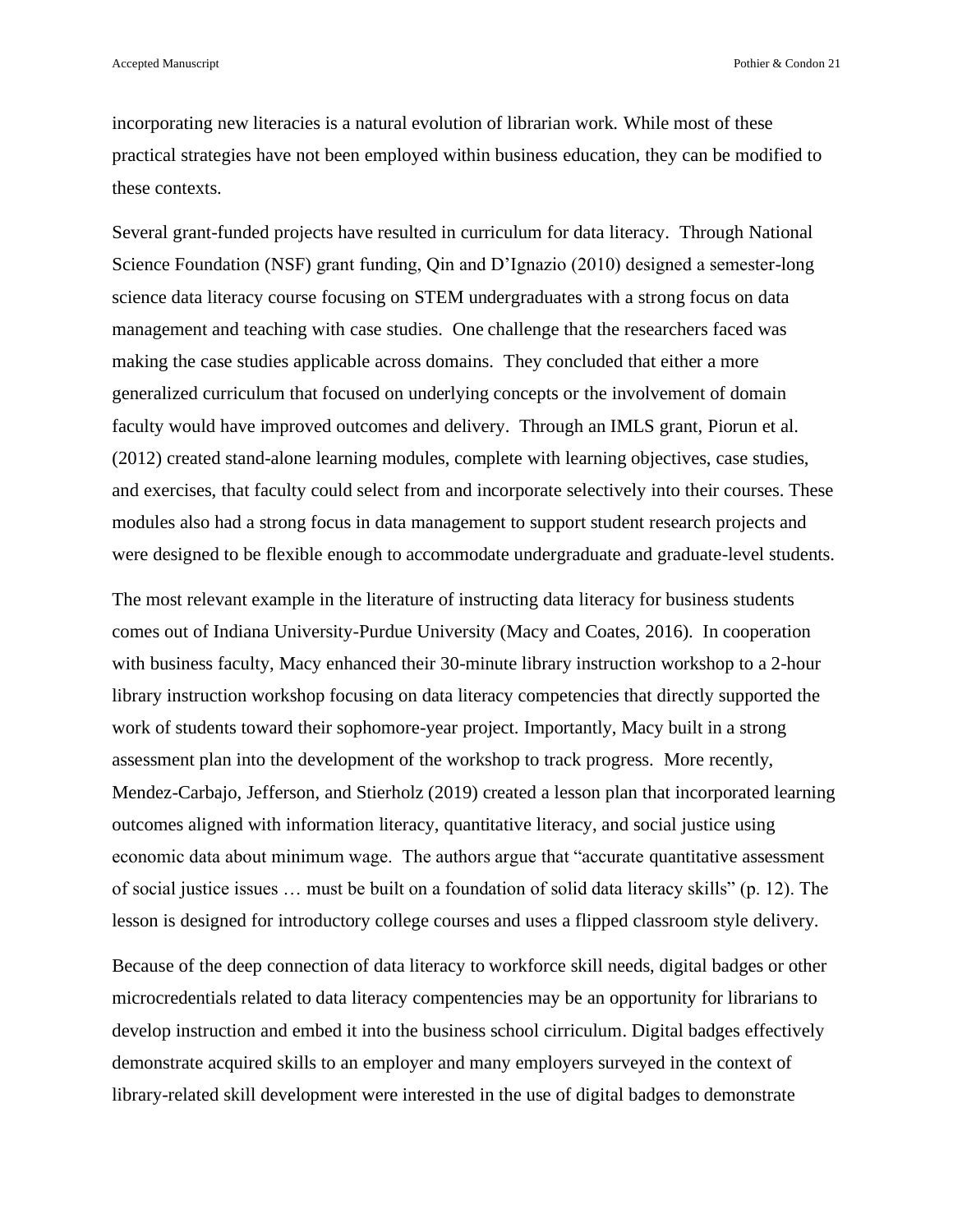acquired skills (Raish & Rimland, 2016). This is a particularly plausible way for librarians to be effective in helping to deliver content to students, as they often work outside the structure of credit bearing cirriculum and could harness badges as a way to articulate student skills outside of the traditional means of transcripts. It may also enable librarians to embed tutorials, modules, or other learning excercises directly into course content in ways beyond the common one-shot experience.

#### **Conclusion**

In this article, we described the drive for business and industry to become more data centric, the disconnect between employer data needs and the data-related skills of recent business school graduate, and previous work on defining data literacy competencies for undergraduate and graduate students. We then proposed seven data literacy competencies that we consider to be essential for business students and suggested some ways that librarians can participate in integrating these into the curriculum.

Companies recognize that becoming more data centric can take their organization to new levels and they are setting their goals and missions in accordance. Investing in technological infrastructure is one way that companies are making this effort, but the lack of employees with necessary skillsets limits the ability to fully realize their goals. This problem is wide arching across organizations and touches on all departments throughout a company, not just positions requiring data scientists or data analysts. In short, the modern business workforce requires data literacy skills. Integrating data literacy competencies into business school education would help solve the workforce issue of poorly skilled talent to fill jobs that require data-related skills. Many employers feel that recent graduates are not coming out of business school or higher education with these skills in hand. Increasing programs and certificates in data science or data analytics helps for those specialized roles, but data literacy needs to be considered more broadly and holistically for the business student.

Librarians have long been influential in integrating information literacy into curriculum and some librarians have begun to expand that work to incorporating data literacy. This work has begun in some disciplines but has not yet been widely adopted by all subject librarians. Previous efforts to define data literacy competencies have stressed the importance of implementing those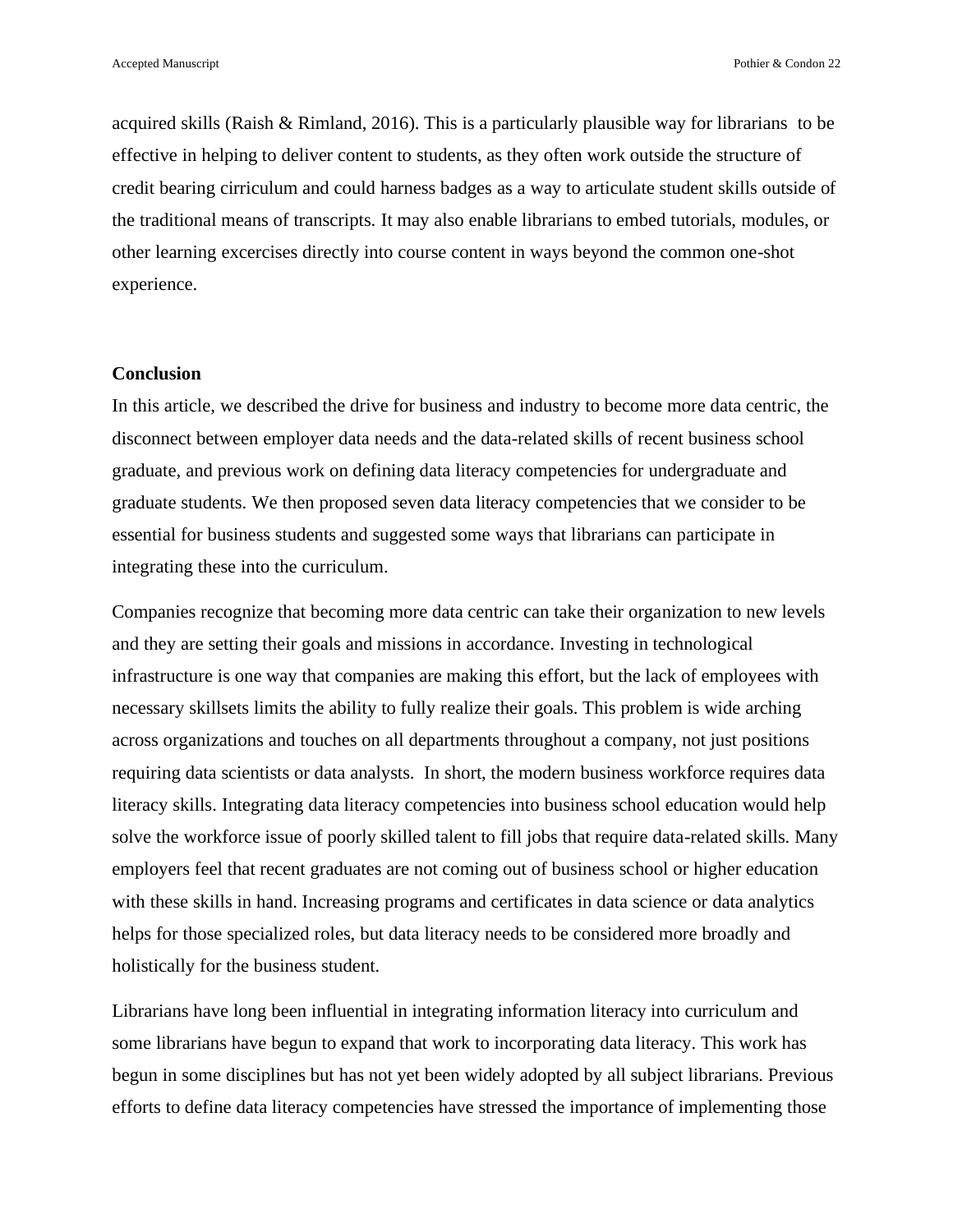competencies in discipline-specific environments. Focusing on tailoring data literacy competencies for business students had not been approached by business or data librarians before this discussion. Business librarians possess professional knowledge that is invaluable in conversations about defining data literacy competencies for business students and designing learning experiences for implementing those competencies.

With this article, we have initiated a call for improving data literacy skills for business students by suggesting a baseline set of data literacy competencies that librarians can help incorporate into business school curriculum. Future work in this area can focus on fostering discussions between librarians, business faculty, and employers to help refine data literacy competencies for business students, establishing a framework for scaffolding competencies to address the varies levels of skill development and need, and piloting the competency framework in core courses.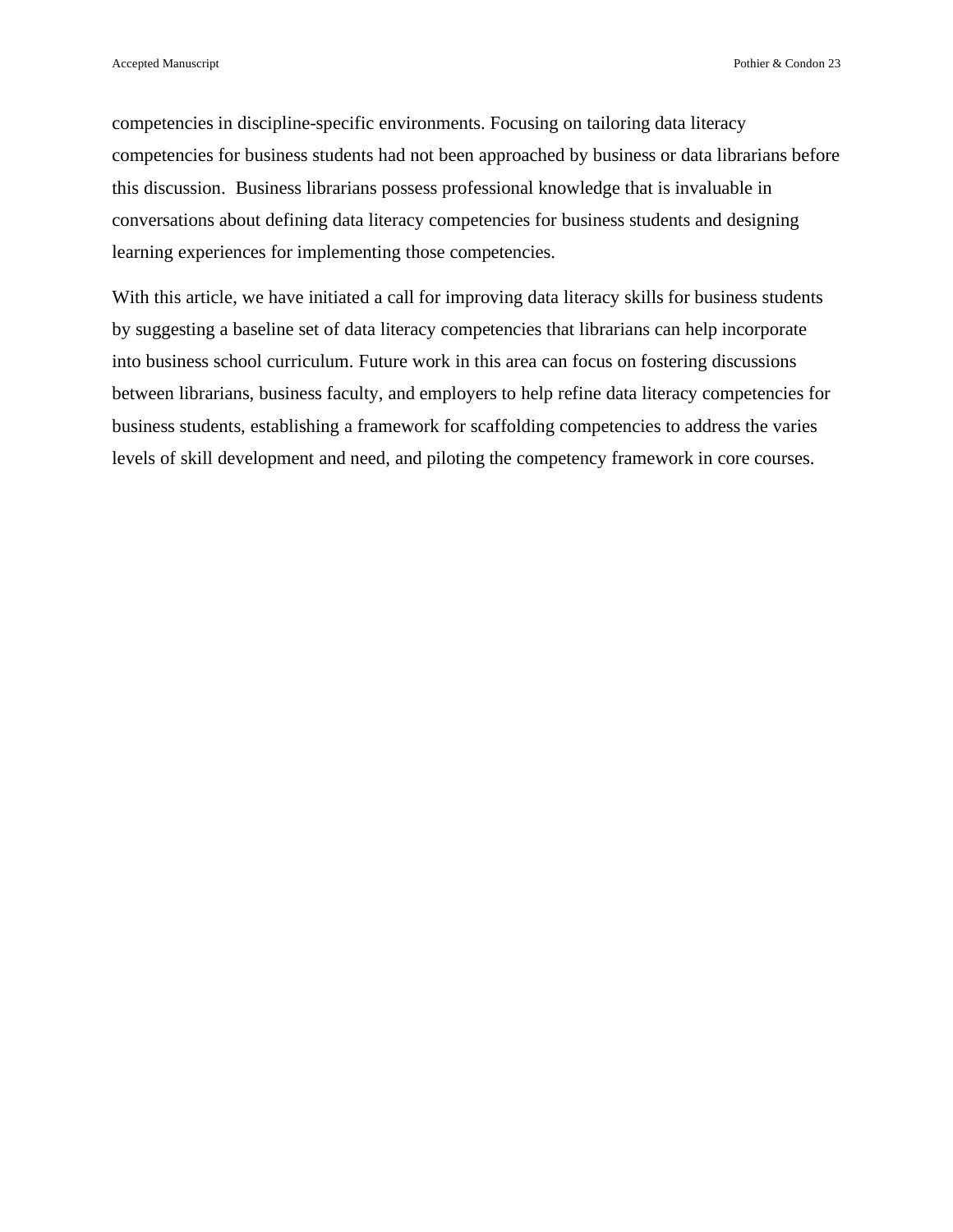#### **References**

Association of College and Research Libraries. (2000). Information Literacy Competency Standards for Higher Education. Retrieved from <https://alair.ala.org/handle/11213/7668?show=full>

Association of College and Research Libraries. (2015). Framework for Information Literacy for Higher Education. Retrieved from<http://www.ala.org/acrl/standards/ilframework>

Australian Bureau of Statistics. (2010, March). What Is Statistical Literacy and Why Is It Important to Be Statistically Literate? (Feature Article). *Tasmanian State and Regional Indicators.* Retrieved from

[https://www.abs.gov.au/AUSSTATS/abs@.nsf/Lookup/1307.6Feature+Article1Mar+2009#1.%2](https://www.abs.gov.au/AUSSTATS/abs@.nsf/Lookup/1307.6Feature+Article1Mar+2009#1.%20Data%20awareness) [0Data%20awareness](https://www.abs.gov.au/AUSSTATS/abs@.nsf/Lookup/1307.6Feature+Article1Mar+2009#1.%20Data%20awareness)

Barbaschow, A. (2019, May 13). Over 10 million people hit in single Australian data breach: OAIC. *ZDNet*. Retrieved from https://www.zdnet.com/article/over-10-million-people-hit-insingle-australian-data-breach-oaic/

Bauer-Wolf, J. (2018, February 23). Overconfident Students, Dubious Employers. *Inside Higher Ed.* Retrieved from [https://www.insidehighered.com/news/2018/02/23/study-students-believe](https://www.insidehighered.com/news/2018/02/23/study-students-believe-they-are-prepared-workplace-employers-disagree)[they-are-prepared-workplace-employers-disagree](https://www.insidehighered.com/news/2018/02/23/study-students-believe-they-are-prepared-workplace-employers-disagree)

Bauer-Wolf, J. (2019, January17). Survey: Employers Want Soft Skills for Graduates. *Inside Higher Ed.* Retrieved from [https://www.insidehighered.com/quicktakes/2019/01/17/survey](https://www.insidehighered.com/quicktakes/2019/01/17/survey-employers-want-soft-skills-graduates)[employers-want-soft-skills-graduates](https://www.insidehighered.com/quicktakes/2019/01/17/survey-employers-want-soft-skills-graduates)

Bean, R. & Davenport, T.H. (2019, February 05). Companies Are Failing in Their Efforts to Become Data-Driven. *Harvard Business Review*. Retrieved from <https://hbr.org/2019/02/companies-are-failing-in-their-efforts-to-become-data-driven>

Bentley University. (2014). The PreparedU Project: An In-depth Look at Millennial Preparedness for Today's Workforce. Retrieved from https://www.slideshare.net/BentleyU/prepared-u-project-on-millennial-preparedness

Bort, J. (2016, January 23). The top 12 skills tech employers want today. *Business Insider.*  Retrieved from<https://www.businessinsider.com/12-skills-tech-employers-want-2016-1>

Brodsky, M. (2017). Understanding Data Literacy Requirements for Assignments: A Business School Syllabus Study. *International Journal of Librarianship*, *2*(1), 3-15.

Carlson, J., Fosmire, M., Miller, C. C., & Nelson, M. S. (2011). Determining data information literacy needs: A study of students and research faculty. *portal: Libraries and the Academy*, *11*(2), 629-657.

Carlson, J., Johnston, L., Westra, B., & Nichols, M. (2013). Developing an approach for data management education: A report from the data information literacy project.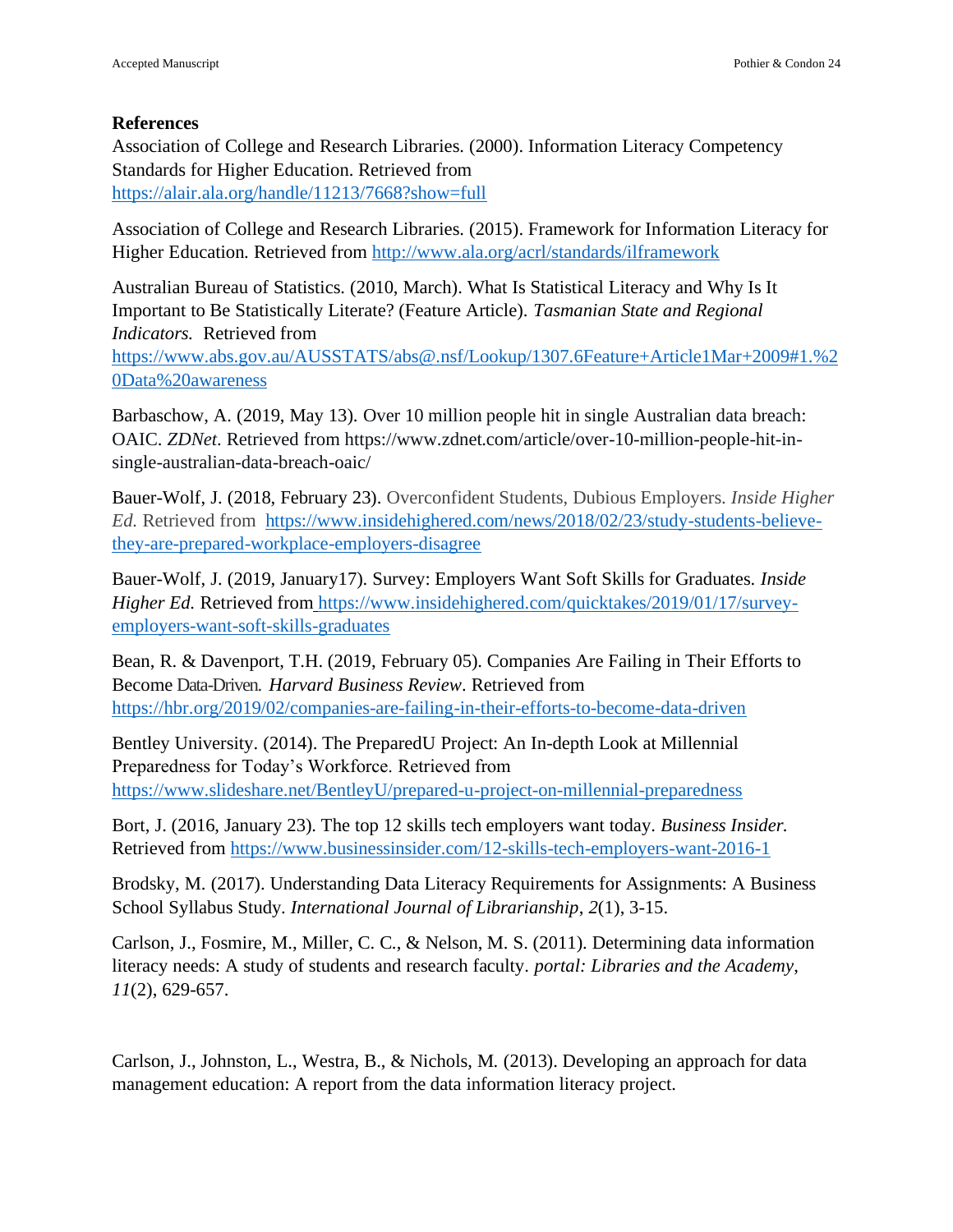Carlson, J., Sapp Nelson, M. Johnston, L.R., & Koshoffer, A. (2015, August/September) Developing Data Literacy Programs. *Bulletin of the Association for Information Science and Technology.* Retrieved from [https://www.asist.org/publications/bulletin/aug-2015/developing](https://www.asist.org/publications/bulletin/aug-2015/developing-data-literacy-programs/)[data-literacy-programs/](https://www.asist.org/publications/bulletin/aug-2015/developing-data-literacy-programs/)

Calzada Prado, J. & Marzal, M. Á. (2013). Incorporating data literacy into information literacy programs: Core competencies and contents. *Libri*, *63*(2), 123-134.

Conley, T. M., & Gil, E. L. (2011). *Information literacy for undergraduate business students: examining value, relevancy, and implications for the new century*. Journal of Business & Finance Librarianship, 16(3), 213–228.

Cunningham, N.A. (2003). Information competency skills for business students. *Academic BRASS 1*(1). Retrieved from

[http://www.ala.org/rusa/sections/brass/brasspubs/academicbrass/acadarchives/volume1number1/](http://www.ala.org/rusa/sections/brass/brasspubs/academicbrass/acadarchives/volume1number1/academicbrassv1) [academicbrassv1](http://www.ala.org/rusa/sections/brass/brasspubs/academicbrass/acadarchives/volume1number1/academicbrassv1)

Fain, P. (2017, March 30). Data science disconnect. *Insider Higher Ed.* Retrieved from [https://www.insidehighered.com/news/2017/03/30/report-urges-data-science-course-work-all](https://www.insidehighered.com/news/2017/03/30/report-urges-data-science-course-work-all-undergraduates-close-growing-skills-gap)[undergraduates-close-growing-skills-gap](https://www.insidehighered.com/news/2017/03/30/report-urges-data-science-course-work-all-undergraduates-close-growing-skills-gap)

Gaskell, A, (2018, October 26). How data literate is your organization? *Forbes*. Retrieved from [https://www.forbes.com/sites/adigaskell/2018/10/26/how-data-literate-is-your](https://www.forbes.com/sites/adigaskell/2018/10/26/how-data-literate-is-your-organization/#7eb484a6355a)[organization/#7eb484a6355a](https://www.forbes.com/sites/adigaskell/2018/10/26/how-data-literate-is-your-organization/#7eb484a6355a)

Gaskin, J. (2018, September 27). 16 best big data programs at prestigious MBA schools. *Dataconomy.* Retrieved from [https://dataconomy.com/2018/09/16-best-big-data-programs-at](https://dataconomy.com/2018/09/16-best-big-data-programs-at-prestigious-mba-schools/)[prestigious-mba-schools/](https://dataconomy.com/2018/09/16-best-big-data-programs-at-prestigious-mba-schools/)

Gupta, B., Goul, M., & Dinter, B. (2015). Business Intelligence and Big Data in Higher Education: Status of a Multi-Year Model Curriculum Development Effort for Business School Undergraduates, MS Graduates, and MBAs. *CAIS*, *36*, 23.

Horton, N.J., Baumer, B.S., & Wickham, H. (2015), Setting the Stage for Data Science: Integration of Data Management Skills in Introductory and Second Courses in Statistics, CHANCE, 2840--50. Retrieved from<http://chance.amstat.org/2015/04/setting-the-stage/>

Kaplan, N. (2019, January 7). How to Cultivate a Data-Literate Workforce. *Forbes*. Retrieved from [https://www.forbes.com/sites/forbestechcouncil/2019/01/07/how-to-cultivate-a-data](https://www.forbes.com/sites/forbestechcouncil/2019/01/07/how-to-cultivate-a-data-literate-workforce/#1acbe454cfe0)[literate-workforce/#1acbe454cfe0](https://www.forbes.com/sites/forbestechcouncil/2019/01/07/how-to-cultivate-a-data-literate-workforce/#1acbe454cfe0)

Koltay, T. (2015). Data literacy: in search of a name and identity. *Journal of Documentation*, *71*(2), 401-415.

Koltay, T. (2017). Data literacy for researchers and data librarians. *Journal of Librarianship and Information Science*, *49*(1), 3-14.

Logan, V. (2018, February 23). *Fostering data literacy and information as a second language: a Gartner trend insight report* (ID: G000342240).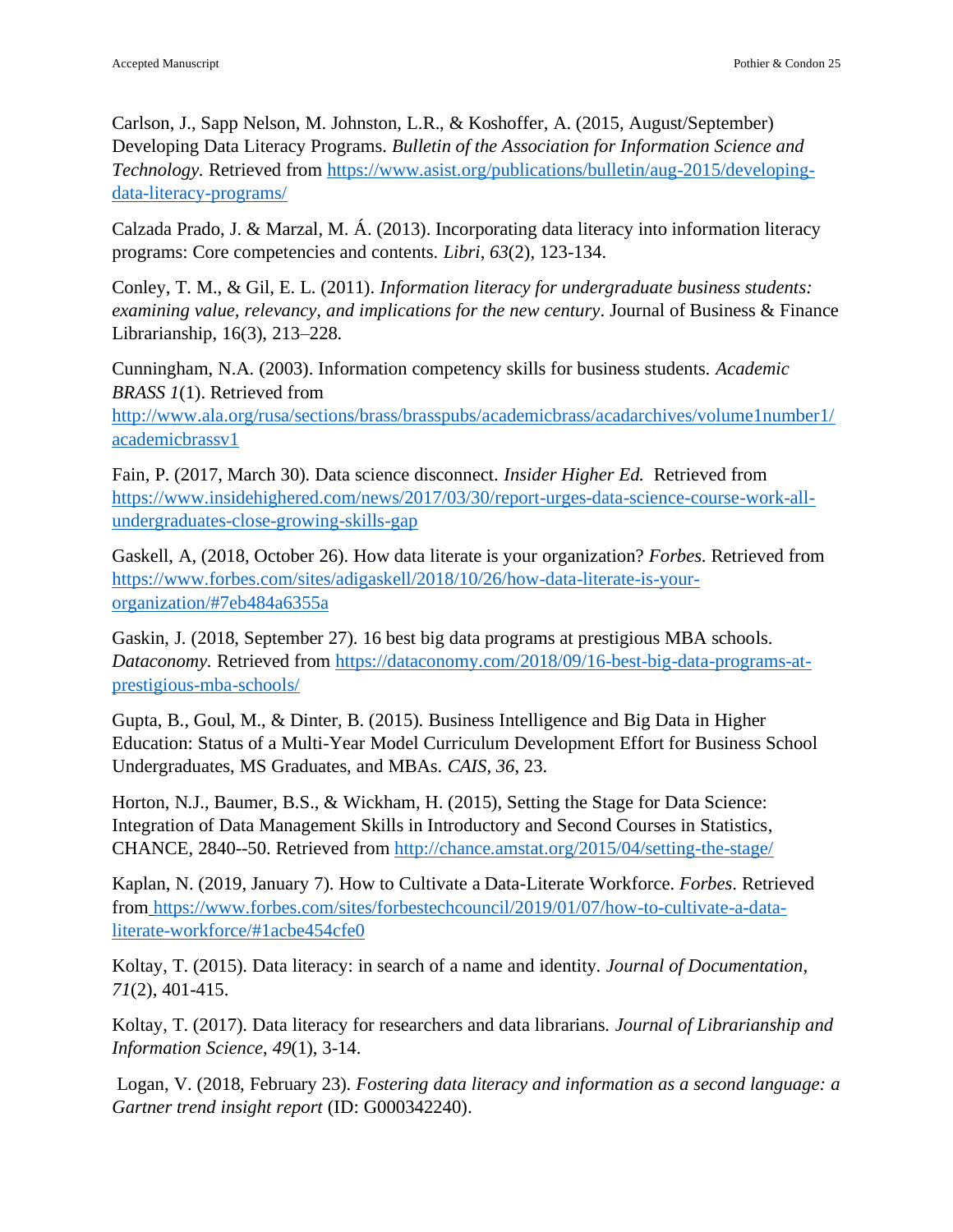Logan V. & Duncan, A.D. (2018, November 9). *Getting started with data literacy and information as a second language: a Gartner trend insight report* (ID: G000352314).

Macy, K. V., & Coates, H. L. (2016). Data information literacy instruction in business and public health: Comparative case studies. *IFLA journal*, *42*(4), 313-327.

Mendez-Carbajo, D., Jefferson, C. O., & Stierholz, K. L. (2019). Keeping It Real: Information Literacy, Numeracy, and Economic Data. *Numeracy*, *12*(2), 5.

Pan, K., Blankley, A. I., Mazzei, M. J., Lohrke, C. F., Marshall, J. B., & Carson, C. M. (2018). Surveying industry advisors to select data analytics topics for all business majors. *The International Journal of Management Education*, *16*(3), 483-492.

Piorun, M. E., Kafel, D., Leger-Hornby, T., Najafi, S., Martin, E. R., Colombo, P., & LaPelle, N. R. (2012). Teaching research data management: an undergraduate/graduate curriculum. *Journal of eScience Librarianship*, *1*(1), 8.

Professional Certificate in Data Science. (2019). Retrieved from [https://online](https://online-learning.harvard.edu/series/professional-certificate-data-science)[learning.harvard.edu/series/professional-certificate-data-science](https://online-learning.harvard.edu/series/professional-certificate-data-science)

Public Affairs, UC Berkeley. (2018, March 29). Berkeley offers its fastest-growing course – data science – online, for free. *Berkeley News.* Retrieved from [https://news.berkeley.edu/2018/03/29/berkeley-offers-its-fastest-growing-course-data-science](https://news.berkeley.edu/2018/03/29/berkeley-offers-its-fastest-growing-course-data-science-online-for-free/)[online-for-free/](https://news.berkeley.edu/2018/03/29/berkeley-offers-its-fastest-growing-course-data-science-online-for-free/)

QS Top MBA. (2018). Why Data Skills Are Vital For MBA Students. Retrieved from <https://www.topmba.com/blog/mba-programs-blog/why-data-skills-are-vital-mba-students>

Qin, J. and D'Ignazio, J. (2010, 22 June). *Lessons learned from a two-year experience in science data literacy education*. International Association of Scientific and Technological University Libraries, 31st Annual Conference. Paper 5. Retrieved from <http://docs.lib.purdue.edu/iatul2010/conf/day2/5>

Raish, V., & Rimland, E. (2016). Employer perceptions of critical information literacy skills and digital badges. *College & Research Libraries*, *77*(1), 87-113. Retrieved from <https://crl.acrl.org/index.php/crl/article/view/16492/17938>

Ridsdale, C., Rothwell, J., Smit, M., Ali-Hassan, H., Bliemel, M., Irvine, D., Kelley, D., Matwin, S., and Wuetherick, B. (2015). Strategies and Best Practices for Data Literacy Education: Knowledge Synthesis Report. Dalhousie University. Retrieved from http://www.mikesmit.com/wp-content/papercite-data/pdf/data\_literacy.pdf

Sapp Nelson, M. R. (2017). A pilot competency matrix for data management skills: a step toward the development of systematic data information literacy programs. *Journal of eScience Librarianship*, *6*(1), 1.

Schneider, R. (2013). Research data literacy. Communications in Computer and Information Science, 397, 134----140.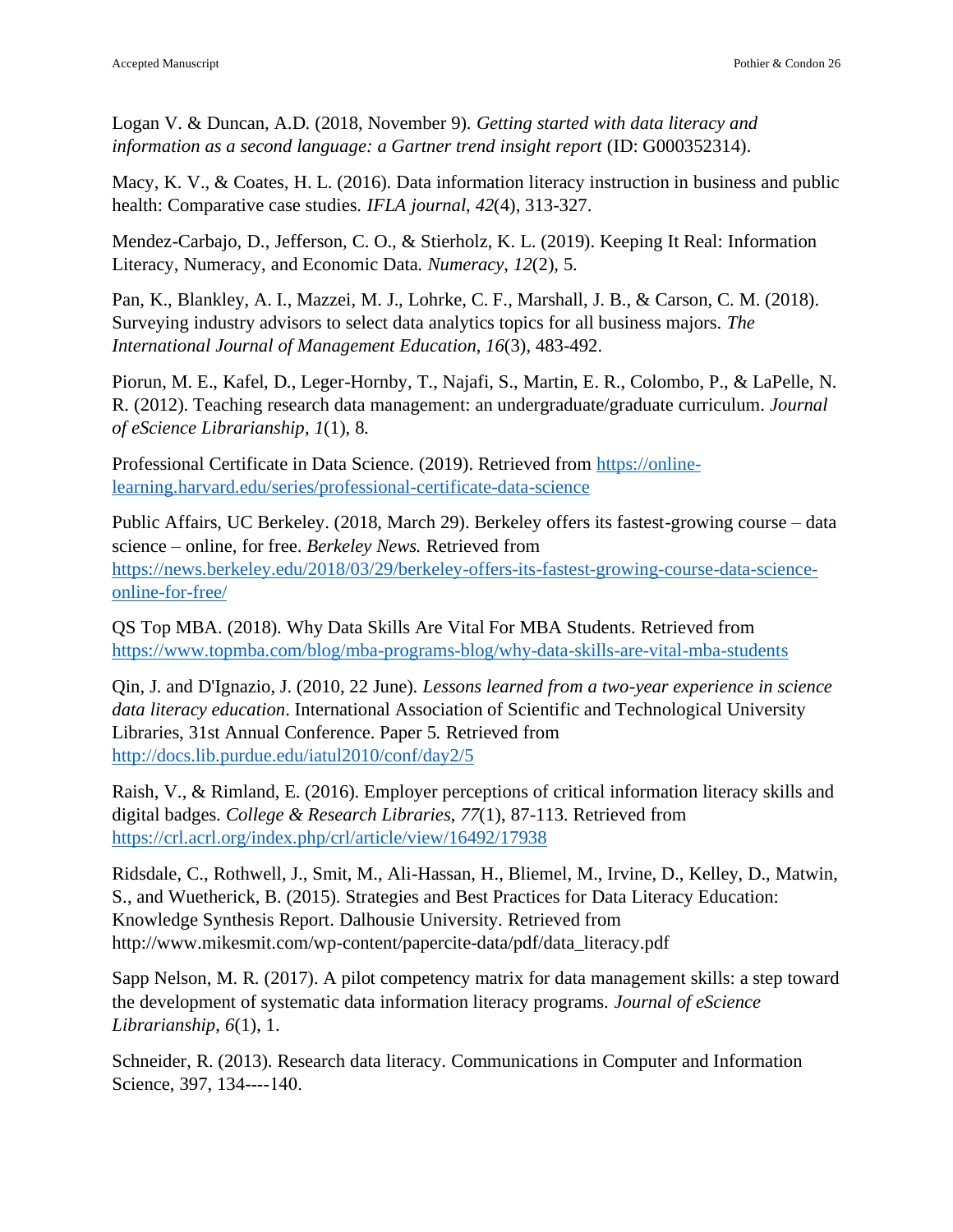Shorish, Y. (2015). Data information literacy and undergraduates: A critical competency. *College & undergraduate libraries*, *22*(1), 97-106.

Sinair, E., Ray, R.L., & Canwell, A.L. (2018, October 25). HR Leaders Need Stronger Data Skills. *Harvard Business Review*. Retrieved from [https://hbr.org/2018/10/hr-leaders-need](https://hbr.org/2018/10/hr-leaders-need-stronger-data-skills)[stronger-data-skills](https://hbr.org/2018/10/hr-leaders-need-stronger-data-skills)

Stokes, S. (2001) Visual literacy in teaching and learning: a literature perspective. Electronic Journal for the Integration of Technology in Education, 1(1), pp. 10-19.

Strauss, K. (2016, May 17). These Are The Skills Bosses Say New College Grads Do Not Have. *Forbes.* Retrieved from [https://www.forbes.com/sites/karstenstrauss/2016/05/17/these-are-the](https://www.forbes.com/sites/karstenstrauss/2016/05/17/these-are-the-skills-bosses-say-new-college-grads-do-not-have/#203528685491)[skills-bosses-say-new-college-grads-do-not-have/#203528685491](https://www.forbes.com/sites/karstenstrauss/2016/05/17/these-are-the-skills-bosses-say-new-college-grads-do-not-have/#203528685491)

Verma, I. M. (2014). Editorial expression of concern: experimental evidence of massive-scale emotional contagion through social networks. *Proceedings of the National Academy of Sciences of the United States of America*, *111*(29), 10779-10779.

Whittaker, Z. (2019a, January). Millions of bank loan and mortgage documents have leaked online. *TechCrunch*. Retrieved from https://techcrunch.com/2019/01/23/financial-files/

Whittaker, Z. (2019b, May). Millions of Instagram influencers had their contact data scraped and exposed. *TechCrunch*. Retrieved from https://techcrunch.com/2019/05/20/instagram-influencercelebrity-accounts-scraped/

Wilder, C. R., & Ozgur, C. O. (2015). Business analytics curriculum for undergraduate majors. *INFORMS Transactions on Education*, *15*(2), 180-187.

Winterberry Group. (2018, February). The Data-Centric Organization 2018. (A Winterberry Group Research Report). Retrieved from [https://www.iab.com/wp](https://www.iab.com/wp-content/uploads/2018/02/DMA-IAB-Winterberry-Group-The-Data-Centric-Org-2018-February-2018.pdf)[content/uploads/2018/02/DMA-IAB-Winterberry-Group-The-Data-Centric-Org-2018-February-](https://www.iab.com/wp-content/uploads/2018/02/DMA-IAB-Winterberry-Group-The-Data-Centric-Org-2018-February-2018.pdf)[2018.pdf](https://www.iab.com/wp-content/uploads/2018/02/DMA-IAB-Winterberry-Group-The-Data-Centric-Org-2018-February-2018.pdf)

Wolff, A., Gooch, D., Montaner, J. J. C., Rashid, U., & Kortuem, G. (2016). Creating an understanding of data literacy for a data-driven society. *The Journal of Community Informatics*, *12*(3).

Wright, S., Carlson, J., Jeffryes, J., Andrews, C., Bracke, M., Fosmire, M., . . . Westra, B. (2015). Developing Data Information Literacy Programs: A Guide for Academic Librarians. In Carlson J. & Johnston L. (Eds.), *Data Information Literacy: Librarians, Data, and the Education of a New Generation of Researchers* (pp. 205-230). West Lafayette, Indiana: Purdue University Press. Retrieved from<http://www.jstor.org.unh.idm.oclc.org/stable/j.ctt6wq2vh.14>

Zilinski, L., Sapp Nelson, M. R., & Van Epps, A. S. (2014). Developing professional skills in STEM students: Data information literacy. *Issues in Science and Technology Librarianship*.